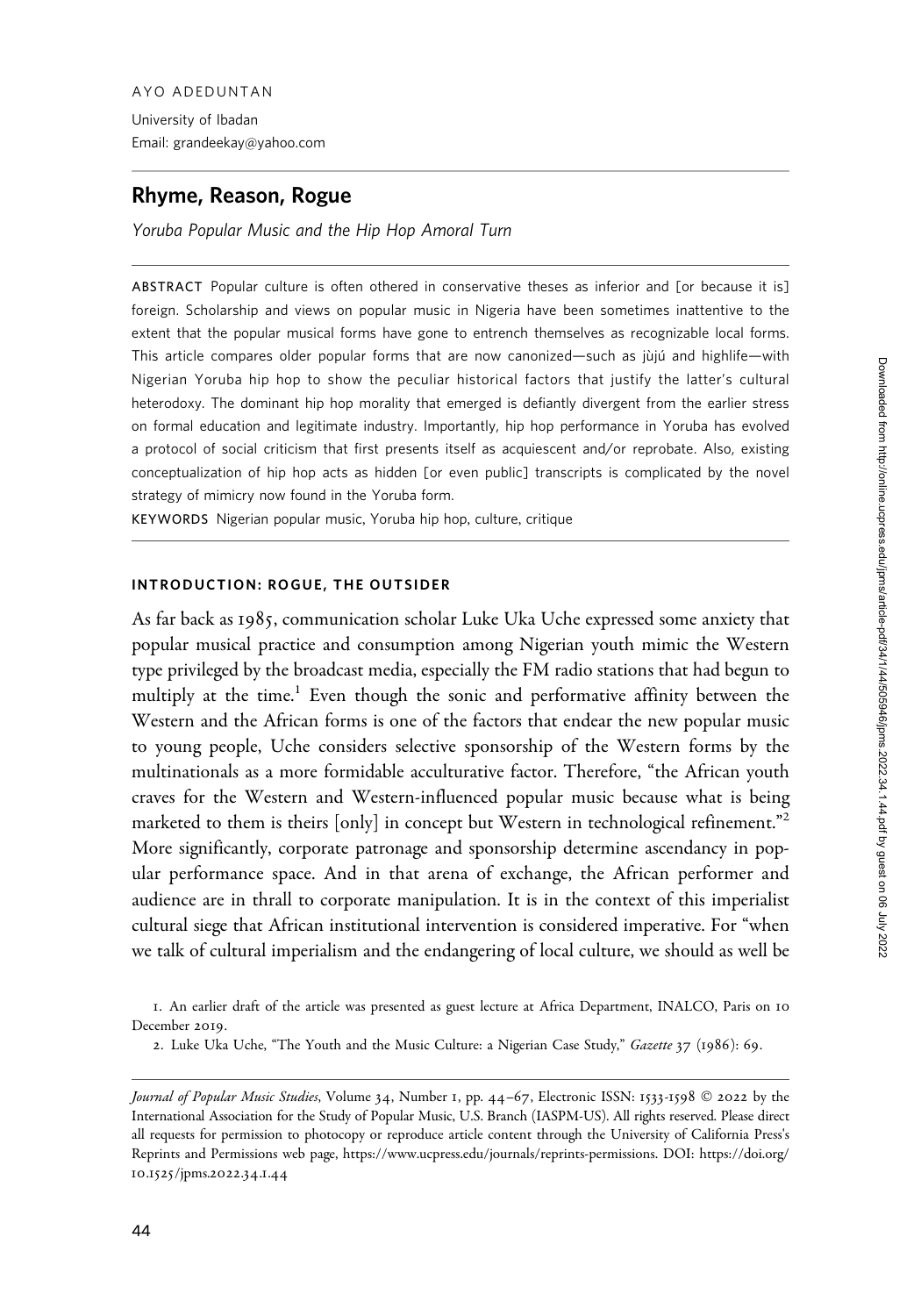equally concerned with and be talking about the structure, program priorities and orientation of the local electronic media establishments, in addition to cultural policies of the developing nations." 3

Ethnomusicologist Richard Okafor likewise describes the acculturative agency of modern popular music, concluding by fearing that "'pop phenomenon' ...means that cultural intrusion from outside Nigeria has grown more menacing." <sup>4</sup> A very significant point to note here is that like Uche, Okafor reckons the older neo-traditional popular forms such as jùjú and highlife as more consciously "uniquely Nigerian" than the more recent forms.<sup>5</sup> He also observes an interesting dimension of establishing musical acculturation through the cultivation and nurturing of not only generic models, but also by adoption and dependence on foreign musical instruments and technology. Finally, there is an unsettling countercultural consequence in which an antisocial demography is thrown up: "There is now a danger of young men wearing long hair and earrings, women being unconventionally dressed, the consumption of alcohol and tobacco, the craze for outlandish hairstyle, addiction to queer speech mannerisms and the rising tide of promiscuity associated with this so-called 'pop phenomenon."<sup>6</sup>

It could be inferred from Uche and Okafor's scheme of values that relatively older popular forms, such as highlife, jùjú, fújì, etc. have become canonical examples against which newer forms, such as reggae, dancehall and hip hop, are held to be countercultural and mediocre. The two works are united by the premise that the existing modern genres such as jùjú and highlife are more genuine African forms than the "Western-influenced popular music" or "pop phenomenon." This position ignores not only the multilateral dimension of cultural production generally, but particularly the culturally catholic foundation of these older forms. Ethnomusicologists have actually pointed out that the process of distilling such forms—I take highlife as a model here—involved adopting considerable exotic musical forms. John Collins sees highlife as an African form on a return journey, "completing what can be considered as a centuries-old trans-Atlantic musical feedback cycle, i.e. African music taken to the Americas by slaves, transmuted there, and then brought back to Africa."<sup>7</sup> Of course, there was a gradual process of artistic deacculturation with varying ethnic national signatures from Ghana to Nigeria. Austin Emielu, for example, has written on how historical and socio-cultural experience inflected the Nigerian highlife music as an identifiable national type.<sup>8</sup> In relation to popular music in Nigeria, Bode Omojola describes the dialectic of adoption and domestication thus:

Following initial imposition of Western tradition on African societies, both the new Western culture and the indigenous African customs remain in a constant state of flux, resulting in cultural changes which challenge the "centre to periphery" evolutionist

<sup>3</sup>. Ibid., 75.

<sup>4</sup>. Richard Okafor, "Popular Music in Nigeria: Patronising Attitude or Benign Complacency?" British Journal of Music Education 15, no. 2 (July 1998): 181.

<sup>5</sup>. Ibid., 183.

<sup>6</sup>. Ibid., 187.

<sup>7</sup>. John Collins, "The Early History of West African Highlife Music," Popular Music 8, no. 3 (1989): 221.

<sup>8</sup>. Austin 'Maro Emielu, Nigerian Highlife Music (Lagos: CBAAC, 2013)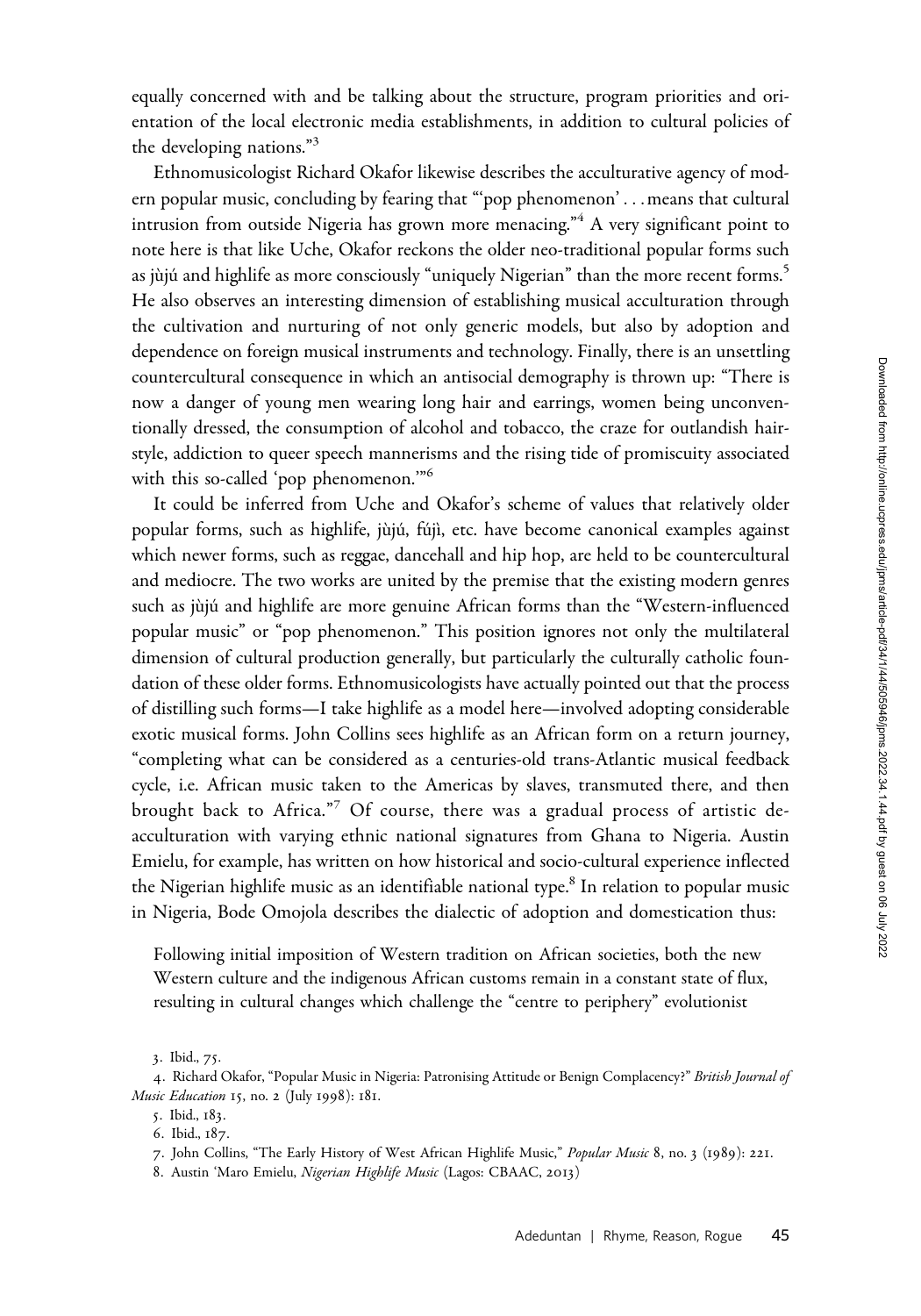model. This pattern begins with forced imitation, leading eventually to assimilation of imitated traditions into traditional models, which, in spite of the initial imposition, often remain buoyant.<sup>9</sup>

Another factor that is overlooked in that discourse, especially when being critical of hip hop music, is the extent of the ground covered in the reinvention of hip hop as a Nigerian form.

In about four decades that popular culture has become a more legitimate field of scholarly inquiry, the discourse has been expectedly diverse. There is one strain that affirms the sentiment expressed by Uche and Okafor which emphasizes the alien socio-cultural baggage that Nigerian popular music, especially hip hop, tows from its American cradle. For example, Stephanie Shonekan sees certain aspects of hip hop practice in Nigeria as accessory to global imperialist agenda of "miseducating" the African youth.<sup>10</sup> Samson Uchenna Eze (2020) also writes that sexist sensibilities exuded in the contemporary Nigerian hip hop culture typified by the work of Wizkid (Ayodeji Ibrahim Balogun) are due to "adoption, adaptation and popularization of American hip hop music." <sup>11</sup> But studies have also argued differently that there are tropes and differentiae that qualify Nigerian hip hop as an identifiable national form. Tope Omoniyi points out that hip hop in Nigeria constitutes a genuine culturally specific experience that merits assessment as independent of an American source which criticism routinely assigns to it. More passionately, Emmanuel Adeniyi reckons that positive, creative Nigerian elements are copiously laid below the seemingly profane and immoral veneer of Nigerian Afrobeats: "hip hop plays positive roles in Nigerian society, and that negative representation of the music by some Nigerians is totalizing, as they neglect the functionality of the music genre within and outside the country."<sup>12</sup> Moreover, there have been middle-ground contributions that see hip hop practices as affirming at once what they denounce. Diekara Oloruntoba-Oju considers ambivalent the way that contemporary popular music practice in Nigeria both cleaves to and shows disenchantment with the state, for it "simultaneously resists state power, by using youth language, reflecting youth struggles and projecting State failures, but it simultaneously acquiesces with the same state power by endorsing the political elite and propagating the State's agenda." <sup>13</sup> Adopting a similar middle ground, Yomi Olusegun-Joseph re-examines the thesis that Nigerian hip hop text is sexist. For him, "the critical claims about the objectification of the female body by male artists are problematic. This is because most of these views rely on equally male-oriented readings of the NHHN [Nigerian Hip Hop Nation] which overlook female agency,

9. Bode Omojola, Popular Music in Western Nigeria (Ibadan: IFRA, 2006), 5.

<sup>10</sup>. Stephanie Shonekan, "The Blueprint: 'the Gift and the Curse' of American Hip Hop Culture for Nigeria's Millennial Youth," Journal of Pan African Studies 6, no. 3 (2013).

<sup>11</sup>. Samson Uchenna Eze, "Sexism and Power Play in the Nigerian Contemporary Hip Hop Culture: the Music of Wizkid," Contemporary Music Review 39, no. 1 (2020): 1.

<sup>12.</sup> Emmanuel Adeniyi, "Nigerian Afrobeats and Religious Stereotypes," Contemporary Music Review 39, no. 1 (2020): 82

<sup>13</sup>. Diekara Oloruntoba-Oju, "State Power, Modernist Identities and Conflict in Contemporary Nigerian Popular Music," Journal of African Literature Association 13, no. 1 (2019): 14.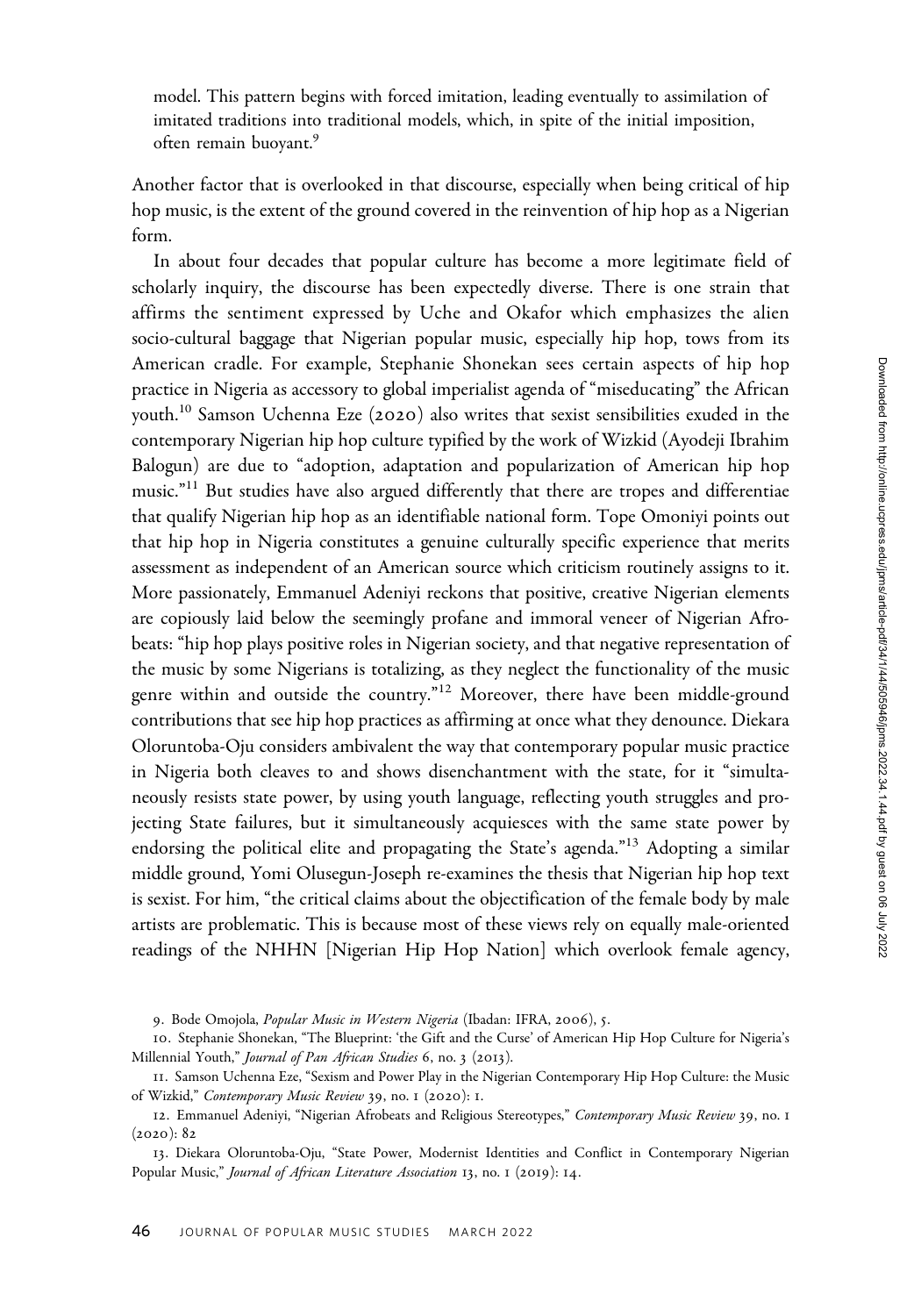therefore silencing or veiling the corresponding commentaries of the female-artist in 'singing her body.'<sup>14</sup> In other words, neither of the misogynist or feminist orientations is more dominant.

Therefore, three major positions have coalesced around the broad theme of culture, power and resistance in Nigerian contemporary popular music: one maintains it is an insidious alien culture come to culturally emasculate the youth (Uche, 1986; Okafor, 1998; Shonekan, 2013); another argues that in Nigeria, hip hop is a site of socio-cultural dissidence and contestation (Omoniyi, 2009; Akingbe and Onanuga, 2020); while the third observes there is no coherence in the way the form performatively engages the sociopolitical hegemony (Oloruntoba-Oju, 2019; Olusegun-Joseph, 2020). In this paper, I attempt to disaggregate a sub-form putatively called Yoruba hip hop. I begin by tracking the rebellion and disenchantment in Nigerian hip hop through a comparison with jùjú, a more orthodox older form, and reflecting on the different historical experiences they both responded to. The paper examines the expressive candor in the manner in which hip hop performance and practice, through mimic and defiance, responds to the sociocultural mainstream, especially in the context of the predating forms having bypassed or differently engaged the same concept. Isolating the sub-form that largely employs Yoruba language, I show how critique is scripted as performance of the objectionable and argue that what is explicitly staged as acquiescence is actually dissent. Particularly by routing critique and dissent via embarrassingly patent mimicry, the Yoruba form compels a different scholarly understanding of hip hop acts as hidden transcripts.

The early reception of jùjú was not without the social reservations that always attend novel forms. These reservations were further compounded by extant relative classification of the musical artist as a rogue among the Yoruba. This ambivalent social representation of the artist has been pointed out by Alaja-Browne and Waterman. The singer in this sense is as admired for his skills as he is considered a repulsive beggar. Some early jùjú musicians contended with the stigma by performing with their faces visored from recognition by baseball caps because "traditional Yoruba society did not consider the music profession to be respectable."<sup>15</sup>

But right from those early days, the musician was inclined to performing for upperclass and upper middle-class patrons. As performance culture, including theater, gradually entered a commercial phase towards the middle of the century, jùjú would become dependent not only on the clientele who bought vinyl and other audio records, but also on the support of the emerging wealthy class. According to Karin Barber, there was a noticeable transition from an audience whose commitment to the artist was voluntary to a system of patronage that compelled payment before performance; instead of

<sup>14</sup>. Yomi Olusegun-Joseph, "Singing the Body: Postmodern Orality and the Female Body in the Nigerian Hip Hop Nation," Contemporary Music Review 39, no.1 (2020): 133.

<sup>15.</sup> Afolabi Alaja-Browne, "The Origin and Development of Jùjú Music," The Black Perspective in Music 17, no. 1&2 (1989): 58.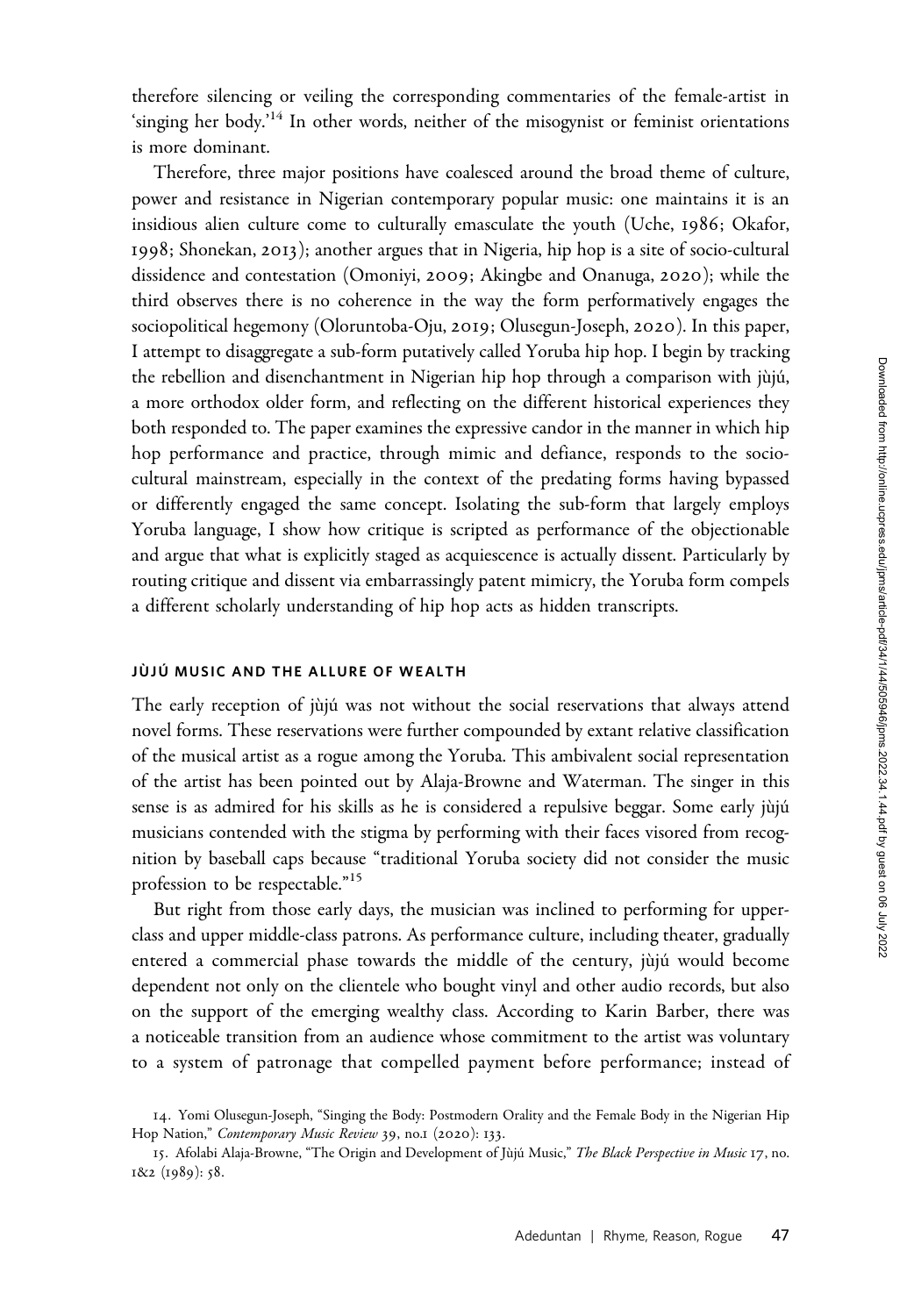donations to the performer by an elated audience, the performance space became bounded, and admittance—via ticket or record purchase—was being sold. This did not lead to the disappearance of the wealthy and middle-class patrons but, indeed, reinforced their relevance. Apart from the continued practice of benefaction through donation or sponsorship, the emerging record companies were being run by magnates whose decision could inflect the artist's career significantly. It was in this climate that jùjú developed in the lead-up to the era of political independence and continued for two decades afterwards. It was therefore understandable that the jùjú artist affirmed upper and upper middle-class values. The strategy of avowal actually began from the artist's own nominal identification with those classes. From the 1960s to the late 1980s, many of the musicians would adopt names that gave them imaginary affiliation to both the traditional and the new elites: Chief Commander Ebenezer Obey, King Sunny Ade, Emperor 'Pick' Peters, Admiral Dele Abiodun et cetera.

Being in good terms with the patrons is as important to the jùjú artist as growing and sustaining an impressive fanbase. That relationship was maintained by regular positive invocation of the patron through praise, mentions and other means in the artist's performance. Fracture in this relationship could have untoward consequences for the artist. Sunny Ade (Sunday Adégeyè) would later become the best-known jùjú musician ever. His ̩ career had been threatened by a disagreement with the owner of his record company, Chief Bolarinwa Abioro; however, negotiating his way out of that crisis also involved convening an alternative alliance of wealthy patrons and supporters. A significant event in the career of Ebenezer Obey, another popular jùjú artist, shows the centrality of the patronage of the wealthy to the survival of the musicians and their art. That incident also illustrates the power of the audience as exegetes of a sort; that audience is so active that it could breathe another life into a song as soon as it was performed, so that what that song becomes sometimes contradicts the artist's own intent.<sup>16</sup> The artist's life, performances and song texts are read as different but coherent messages. As such, a song primarily considered an orthodox admonition on good behavior to a newly married woman may become assumed as innuendo to the artist's estranged wife or a reproach of his wayward daughter. And this audience is not limited to the Yoruba music; it has been shown elsewhere that a more contemporary form like hip hop is equally susceptible to such arrogation. In that post-performance meaning-making phase, Ebenezer Obey had once been framed as a musician jinxed by some powers so that every patron he praised suffered one misfortune after another. The claim was based on a few coincidences of those that had earlier been praised by the musicians experiencing some tragic turns, a myth that was kept alive until the end of the 1970s. Such coincidences include the sudden death of Henry Fájémirókun, businessman and industrialist earlier praised in a 1973 song, "Adventure of Mr. Wise," and the arrest of Jimoh Èjígbádéró, industrialist and real estate magnate praised in Inter-Reformers a tun De, for murder. Èjígbádéró would later be charged in court, sentenced to death and executed in 1979.

<sup>16</sup>. Ayo Adeduntan, "Mouth with Which the King Curses: Abuse and Departicularization of the Enemy in King Sunny Ade's Jùjú Music." Research in African Literatures 47, no. 4 (2016): 179-185.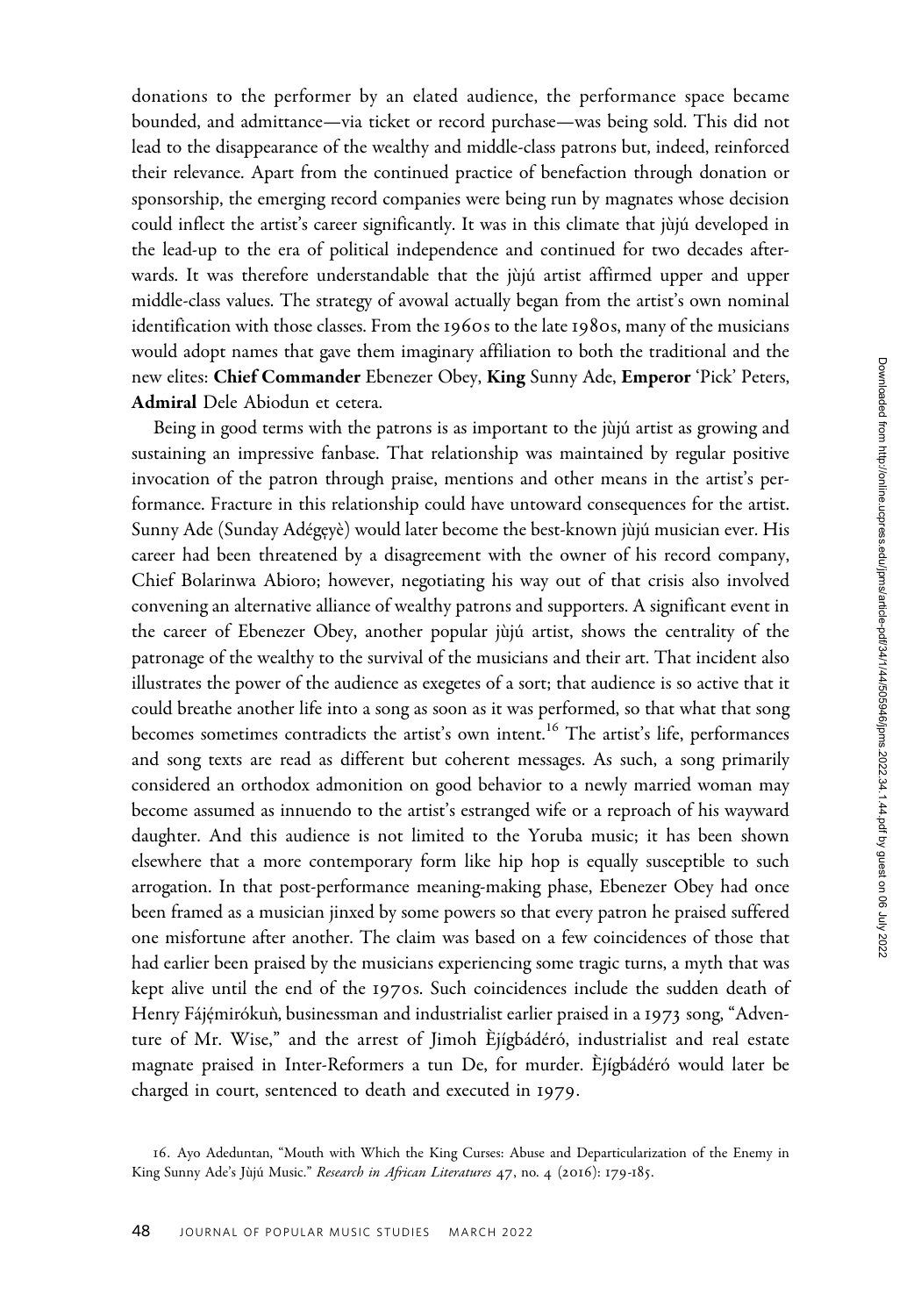Ebenezer Obey's performative pushback at this narrative foregrounds not only the wealthy patrons as the jùjú musician's lifeline, but also conceives of the relationship between the two as a kind of symbiosis. In a song text that is composed partly of plea and partly of reproach, the artist controverts the myth in circulation with a list of some of the patrons he has praised: Rèmo Carpet owner, Qlóladé Wilmer Publicity, Adébutú Keshington "Face-to-Face," Bísí Edionseri "Cash Madam," Alhaji K.O. Àre and Alhaji Anímáshaun. In that song, the mention of each of these personae and their businesses is ̩ attended immediately by the refrain "Kàkà k'ówó e loolè, pípele ló n pele sii [Rather than diminish, his/her fortune continues to grow]". Obey then concludes that "K'éléré korin ki ènìyàn 'ó ní kó torí è lọọlè/Ká náwó f'ónílù ìyẹn ó ṣe ṅkankan, k'Ólúwa má ba tiwa jé [Praise by a performer does not change a man's fortune to worse/Money given to a musical artist does no ill, may God not ruin us.]" Pleading desperately, he addresses the culpable demography, the myth-making audience: "Ìràwó mi ó, k'áyé má bà'ràwó mi jé/ ìràwó mi ó k'áyé má pà'ràwó mi dà [Oh people of this world, do not mar my star/ Oh people of this world do not change my good fortune to bad]". Obey's major frustration here is the peril of losing that patronage from the wealthy upper class, a likely consequence of that viral myth.

### LANGUAGE, AUDIENCE AND (IM-/RE-)PAIRED PERFORMANCE CIRCUIT

The above background is meant to highlight the converse trajectory of the emergence and development of hip hop, compared to jùjú. In the meantime, some operational clarification is necessary in relation to hip hop. Because rap is the most patent component of hip hop, there is always a tendency towards convenient conflation of the two. Black Noise, the pioneer book-length work on hip hop culture, understandably focuses on rap music as the major expressive medium of hip hop. In that work, Tricia Rose nevertheless acknowledges hip hop as "a cultural form that attempts to negotiate the experiences of marginalization, brutally truncated opportunity, and oppression within the cultural imperatives of African-American and Caribbean history, identity, and community." <sup>17</sup> Aside from rap, Rose identifies graffiti and breakdancing as other constituent forms within hip hop. Djing, one of the most identified hip hop quartets, is not included in that list. Studies in hip hop would later call attention to more expressive sites in the culture, such as couture (Fleetwood 2005), informal conversation, computer-mediated interaction and broadcast shows (Androustopoulos 2011). Although rap is readily considered the musical component of hip hop, there seems to be more to being classified as hip hop musical artist than being a rapper. In other words, the convention of classification in this sense is that performers who are not rappers are considered as hip hop artistes. The criteria employed in such classification range from frequent featuring of rap by others in such artists' work to their deployment of hip hop-related performative elements, such as movement and

<sup>17.</sup> Tricia Rose, Black Noise: Rap Music and Black Culture in Contemporary America (Hanover: Wesleyan University Press, 1994), 21.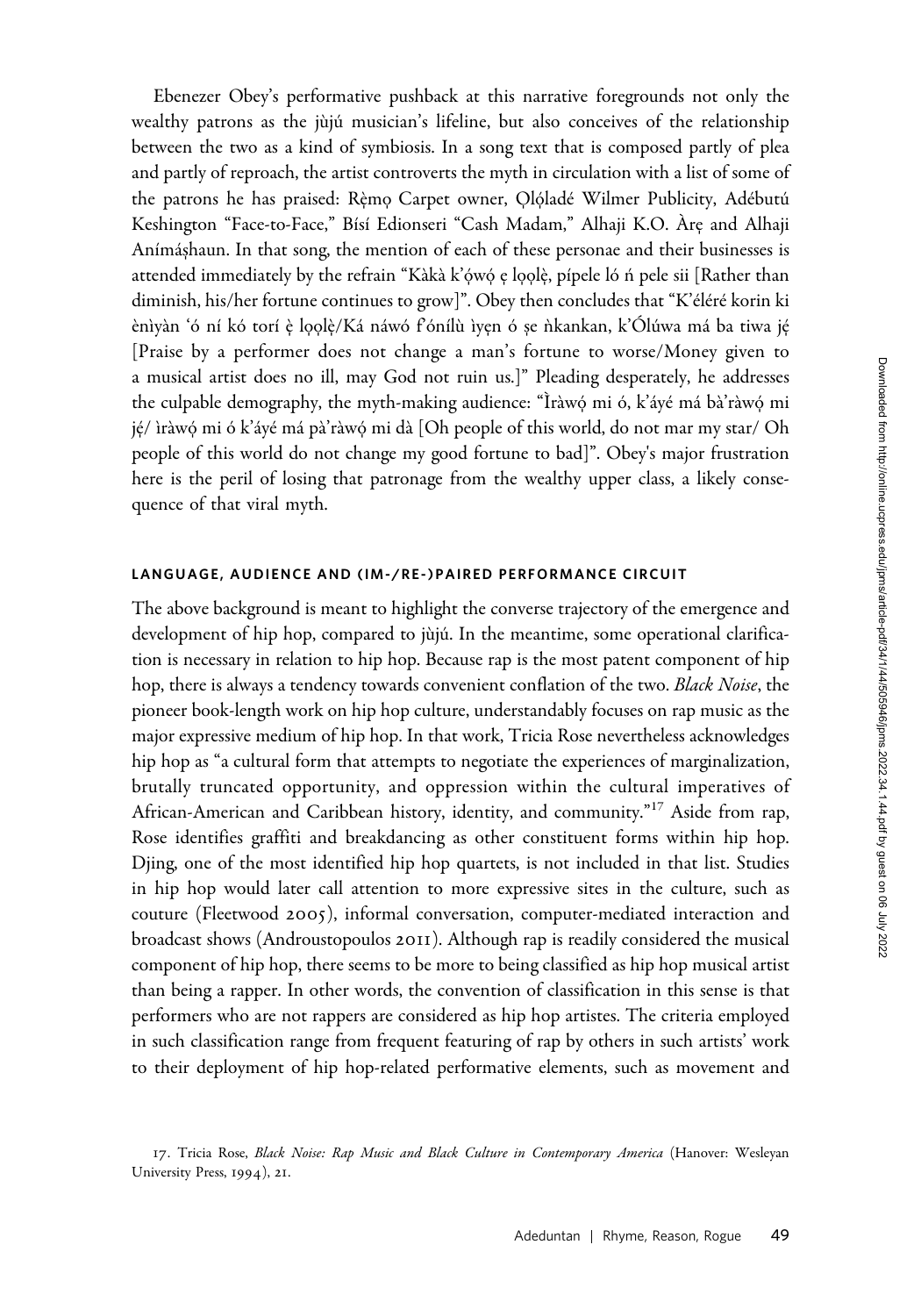gesture, costume and other signs. In her work on Nigerian hip hop for example, Stephanie Shonekan (2011; 2012) uses hip hop and rap interchangeably and also includes nonrappers, such as Daddy Showkey and 2Face, in her list. The classification I employ is a loose one in which the very instance of performance constitutes the first condition of a hip hop act; put in another way, I focus more on the specific instance of performance as hip hop, not essentially the musician. For example, while Wizkid (Ayodeji Ibrahim Balogun) is not a hip hop artiste through and through, his song "Ojúelégba," in collaboration with Ghanaian rapper Sakordie (Michael Owusu Addo), is hip hop. I also favor hip hop above rap as an identifier of the musical form because of the multi-generic musical experimentation of many of the Nigerian hip hop artists.

Informal and scholarly observations that are critical of African hip hop are often premised on the latter's exotic provenance. More than in the earlier position that considers foreign influence on African popular music overwhelming, there is a more specific linking of African hip hop to its American origin; and the ultimate position that often emerges after making that connection is that the African hip hop mimics the American original and is culturally quaint. Nigerian poet and scholar, Niyi Osundare, once adopted this sentiment in his criticism of certain inadequacies in the country's literary scene. He writes:

There is hip hop hysteria in the present atmosphere: an exogeneist mentality that urges one to take leave of one's very self and assume the borrowed, clinched mask of the foreign other. Many, many members of the new generation are doing to our literature what Islamic and Christian fundamentalists have done to our indigenous religion and cultural integrity.<sup>18</sup>

The position has received validation even within the otherwise sympathetic African hip hop discourse. Stephanie Shonekan (2013) considers hip hop practice in Nigeria a bad imitation of the African American form. She points out a strategy of "miseducation" initiated earlier in the transatlantic experience, and sustained in the imperialist and neoliberal present, as being responsible for the perverted appropriation of the African American culture in Nigeria. The "misinformation and miseducation that young Nigerians have acquired about the African American experience as a result of their unbridled and indiscriminating relationship with American hip hop culture" are therefore an accessory to the larger agenda of "cultural insurgency" sponsored by the Western cultural capital.<sup>19</sup>

Sociolinguist Tope Omoniyi had earlier cautioned that such reading overlooks some key factors in the complex architecture of global hip hop. There is first a possible non sequitur based on the accepted "claim of a single origin for Hip Hop that is located in the

<sup>18.</sup> Cited in Sule E. Egya, Nation, Power and Dissidence in Third Generation Nigerian Poetry in English (Grahamstown: NISC, 2019), 29.

<sup>19</sup>. Stephanie Shonekan, "The Blueprint: 'the Gift and the Curse' of American Hip Hop Culture for Nigeria's Millenial Youth," The Journal of Pan African Studies 6, no.3 (2013): 185.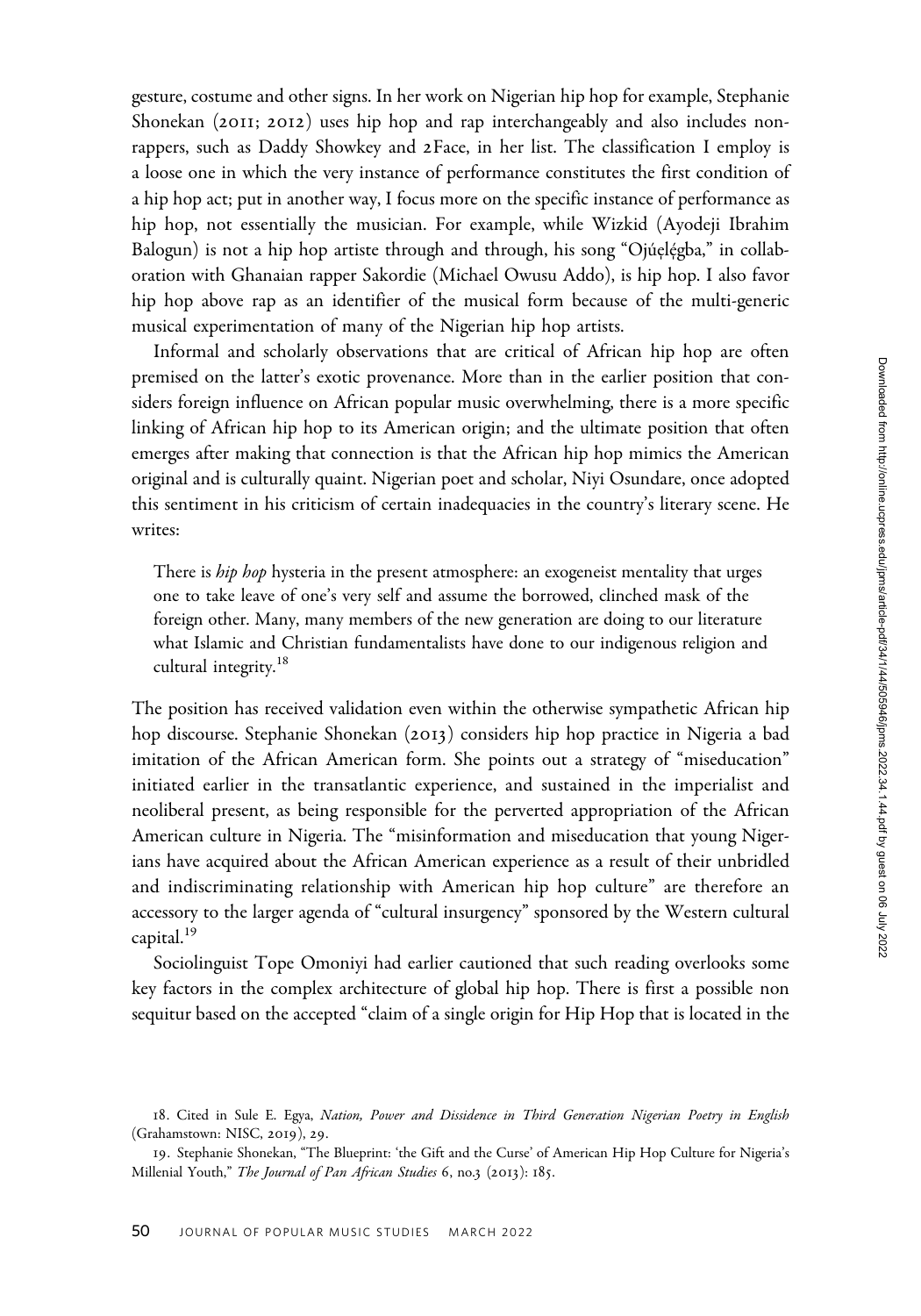Bronx [and which] has fed claims that the versions found outside of the United States are mere imitation art." <sup>20</sup> In view of the identifiable indigenous West African cultural elements in the American hip hop, Omoniyi suggests a broader assessment similar to John Collins's "feedback cycle" cited above, for "we may in fact be dealing with a case of reappropriation rather than an example of North American cultural imperialism spreading on the wings of globalization's structure." <sup>21</sup> Omoniyi continues that other significant issues elided in the "imitation model" are the shared experiences—such as marginalization of the young person of color—that have made hip hop transculturally coherent, and conversely how "Hip Hop communities outside the United States construct themselves as 'real' in their particular environments in order to narrate for themselves a history of participation in Hip Hop that privileges the local." 22

Using the local language is the most affirmative dimension of hip hop as a continental African form. There has been the realization that the local language is fundamental to evolving a genuine African hip hop since the early 1980s. American artist Afrika Bambaataa had told African rappers using a French medium:

No, rap in your own language and speak from your own social awareness. Rap about your own problems that are happening in your own country and whatever and talk about what you want to talk about. $23$ 

Today, there is hip hop music done in every major language of the continent. This is particularly true of Yoruba, the language spoken by the ethnic group in Southwest Nigeria. Hip hop in Yoruba appropriates the familiar and the opportune from the American example but noticeably evolves a type that shares more features with recognizable indigenous verbal art forms. Now, classifying the genre as Yoruba hip hop comes with the following qualification. There is no hip hop musical artist that performs entirely in Yoruba. This is corollary from the well-known post-colonial predicament of those born after the 1960s being mostly unable to use the indigenous language undiluted with English or pidgin. The hip hop artist, in addition to the need to address their audience in a familiar language, is also equally constrained by this predicament. So identifying an artist as a Yoruba hip hop performer relies on the relatively higher degree of Yoruba language texts in the hip hop performance compared with other languages, such as English and pidgin.

While it cannot be entirely classified Yoruba even in the sense described above, Ruggedman's (Michael Ugochukwu Stephens) "Ruggedy Baba" represents the earliest Nigerian hip hop thesis on the imperative of adopting the local medium. In that song, there is a primary awareness that society is an active party in the definition of its popular

<sup>20</sup>. Tope Omoiniyi, "'So I Choose to Do Am Naija Style': Hip Hop, Language, and Postcolonial Identities." In Global Linguistic Flows: Hip Hop Cultures, Youth Identities, and the Politics of Language, eds. Samy Alim, Awad Ibrahim and Alastair Pennycook (New York: Routledge, 2009), 115.

<sup>21</sup>. Ibid., 118.

<sup>22</sup>. Ibid., 115.

<sup>23.</sup> James G. Spady, H. Sammy Alim and Samir Meghelli. Tha Global Cipha: Hip Hop Culture and Consciousness. (Philadelphia: Black History Museum Press, 2009), 264.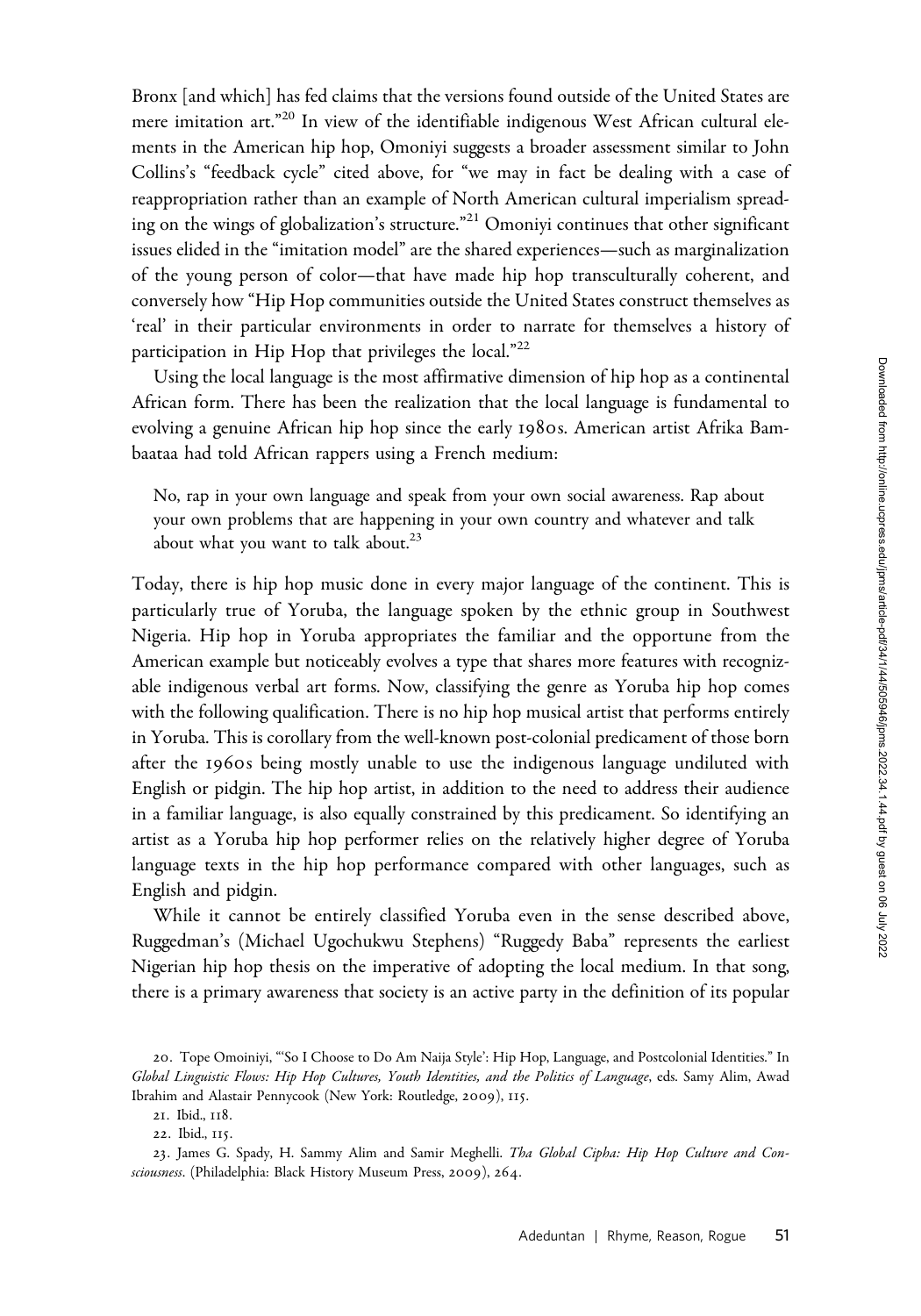music. Bode Omojola points out this factor in the way musical art is conceived in the African society where "the notion of value... does not depend on how complex or how simple a piece of music is" (2006, 4). Relevance and survival of a musical form depend largely on the extent of its legitimacy among the audience. Put differently, "each work of art sets out its own criteria for artistic valuation, tied to the convention of its cultural and social environment. A piece of music is judged to be of intrinsic excellence not because it is structurally complex or because it is conceived for the elite," (my italics).  $^{24}$ 

Ruggedman's song video advertises itself as Yoruba in two major ways, its overwhelming use of English and pidgin notwithstanding. The Yoruba refrain, performed by the featured singer, 9ice (Akande Abolore), deploys leitmotifs of indigenous Yoruba oríkì (praise), proverb and rhetoric of appeasement. There is also a more manifest visual framing of the song narrative as a scene of a Yoruba paramount ruler in court, unduly vexed by an irritable subordinate and being pacified by one of his ministers. The subject matter of "Ruggedy Baba" addresses the artistic quandary of either sustaining a hip hop practice that advances straight-laced composition and US English or adopting the local expressive media and nuances that make the performance more recognizable to the audience. The former option, named "hardcore" and favored by an elite of hip hop aficionados, alienates a large swathe of the local audience who are differently predisposed culturally. Ruggedman vents the artist's exasperation at the impossibility of staying "hardcore" and surviving as an artist:

> I'm tired of so-called hip hop heads Whispering that I am not holding it down Say[ing] I don [have] change[ed] from the way I be [was] before Say[ing] now I dey spit for pidgin [I rap in pidgin] Dem [They] prefer[ed] me when I been be [when I was] hardcore... But that left me grounded like Nigeria Airways.

To many rap zealots, elements such as easily accessible language, blind verse, and overwhelming musicality compromise the quality of rap. A focus group of nine hip hop enthusiasts—five undergraduates and four graduate students of University of Ibadan convened during research for this study unanimously agreed with this statement. Specifically on this account, seven of the respondents would not classify artists like Olamide (Olamide Adedeji) and Naira Marley (Azeez Adeshina Fashola) as hip hop artists. One specified that some of Olamide's songs would pass while many are not vintage rap. One group member acknowledged that the musical practice of the two artists is hip hop, though not "real rap"; her classification relied on both performative and extraperformative aspects, such as the artist's sartorial choices, carriage and use of graffiti. One may therefore infer that some of the creative reinvention of hip hop to fit the dominant Nigerian taste is aberrant to normative hip hop practice. Ruggedman's becoming "tired of so-called hip hop heads/Whispering that I am not holding it down" responds to that

<sup>24.</sup> Bode Omojola, Popular Music in Western Nigeria: Theme, Style and Patronage System (Ibadan: IFRA, 2006), 4.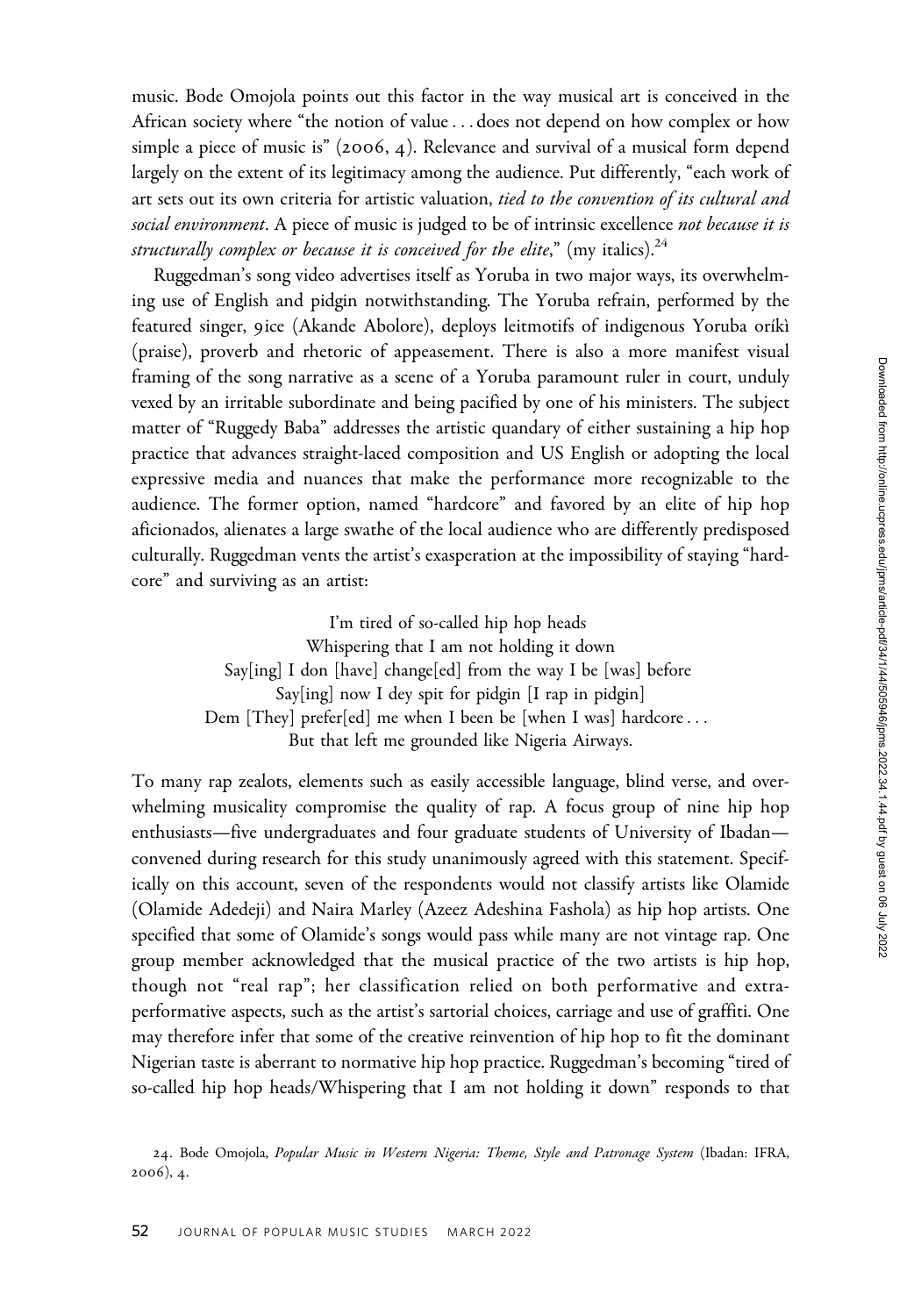purist discourse. The artist is sensitive to the fact that local audiences are being increasingly cut off from the circuit of performance by the adoption of unfamiliar tropes they do not connect with easily. Apart from failing as an exercise in communication, the "hardcore" also comes with the unpleasant potential of being contextually ridiculous:

Our elders mock our shit Cos of our too much metaphorically out-of-space type shit When some rap Dem no know where we come from [The audience cannot figure out where we come from] Back then two rappers on stage was like seven throwing a tantrum We need to change that, put a face to our music. Let the world know where we come from. Ruggedman, therefore, considers imperative a cultural agenda in which the hip hop performers attune their art to evolve a peculiar Nigerian type because: From Nigeria, the world only knows jùjú, fuji and afrobeat But we all know hip hop is running the streets Wetin go [What will] make them know where your music comes from in the long run Na [Is] the fusion of grammar, your slang and your mother tongue.

In a major way, some Nigerian hip hop practices query many of the values promoted in the earlier popular musical imagination, such as the middle-class values identified in the jùjú example cited earlier. Disempowerment and adverse social conditions have been identified as foundational to the global hip hop consciousness. Andrew Ross and Damian Rivers (2018), citing Matthew Oware, write that "high rates of unemployment, extreme poverty and other social structural barriers" fed the discontent that hip hop was evolved to vent.<sup>25</sup> Halifu Osumare (2009) refers to the commonality of that social experience among the hip hop generation in the world as "connective marginalities," a frame "encompassing the gamut of culture, class, historical oppression, and generation." <sup>26</sup> In that sense, peculiar history and social climate determine the odds that are imagined in the hip hop texts and inflect hip hop's terms of engagement with them. The way marginality is conceived in Nigerian hip hop is thereby determined by that imperative. In fact, the peculiarity could be said to have begun with the dispersal of hip hop to Africa being routed via an unlikely vector. As observed by Eric Charry (2012), the initial transmission to the continent was via video cassettes and transnational television broadcast to which mainly the middle class had access. In Africa therefore, hip hop's "initial adherents ... typically came from a socio-economic elite, those who had better access to, and stronger

<sup>25.</sup> Andrew S. Ross and Damian J. Rivers, The Sociolinguistics of Hip-Hop as Critical Conscience: Dissatisfaction and Dissent (Cham: Palgrave Macmillan, 2018), 1-2.

<sup>26</sup>. Halifu Osumare, "Beat Streets in the Global Hood: Connective Marginalities of the Hip Hop Globe," Journal of American and Comparative Cultures 24, no. 1-2 (2009), 174.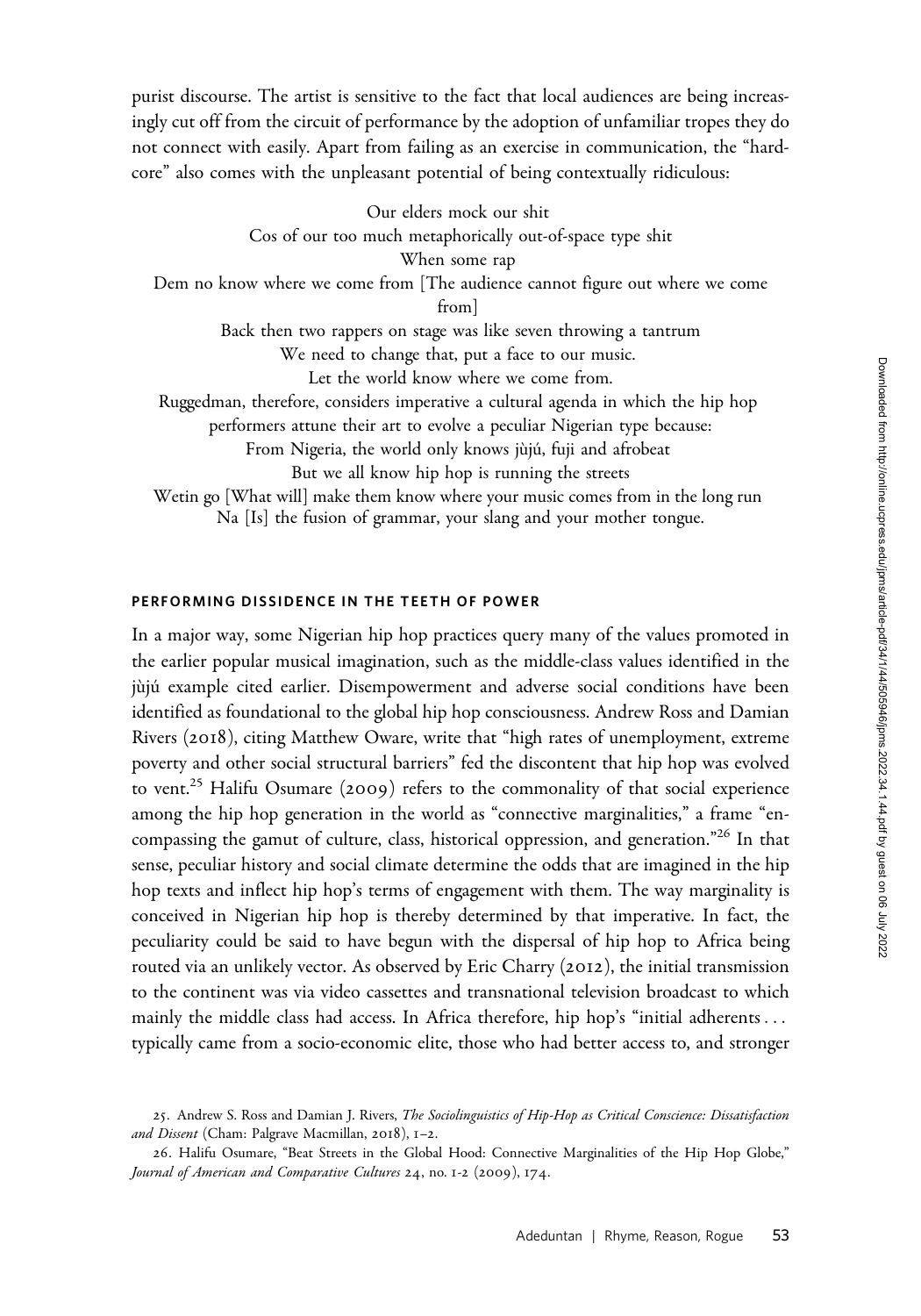interest in, foreign imports." <sup>27</sup> This provenance encourages a hypothesis that Nigerian hip hop would, more naturally than jùjú, exude middle-class values. Although numerous examples would both validate and complicate such a hypothesis, there are nevertheless peculiar features of the Nigerian hip hop as a performance of dissent that point to a different paradigm of social classification. Tope Omoniyi (2009) has observed a similar disjunctive constitution, compared to the North American experience, of the Nigerian hip hop practice. There is, he says, a noticeable middle-class citizenship implied in the manner that a hip hop practice he observed shows consciousness of the law. Nigerian rapper Vector's (Olanrewaju Ogunmefun) hesitation in using graffiti (which would violate laws relating to unauthorized smearing of public and private property with paint), for example, reflects that consciousness: "This conformity with the law and conventional norm seems to depart from the known stereotype of North American practice" (Omoniyi 2009).<sup>28</sup> Omoniyi further points out the paradox of having rappers critical of the dominant order come from within the upper and middle classes:

Hip Hop has been deployed to articulate resistance to a dominant elite mainstream. But it is difficult to describe it as the property of the social underclass when we consider that some of its contemporary exponents come from privileged, educated, and upwardly mobile socioeconomic backgrounds.<sup>29</sup>

Omoniyi also says that one of the key denominators of the artists as middle class is formal education, especially up to the university level—or the capacity to acquire it. Now this otherwise significant understanding of the ironic entanglement of the artist with the class he contends with as a critic misses one key point: the artist's discontent is not in spite of his formal education; it is because of it.

Probably, only Afrobeat, especially as practiced by Fela Anikulapo-Kuti (who also defied the expectations of his privileged upper middle-class background), could be considered more strident than hip hop in the lyrical censure of Nigerian aristocracy. At the same time, it should be admitted that there are few hip hop performances that, in a manner similar to jùjú and fújì before them, celebrate governments and aristocrats. As can be seen from "Ruggedy Baba," there is an underlay of bitterness against authority in almost every performative instance even when the subject is not entirely political. Ruggedman, while formulating a protocol for creating a truly Nigerian hip hop form, deploys figural hints of Nigerian official ineptitude and lethargy. He considers those who understand the need for a hip hop culture that the common Nigerian people can identify with but yet criticize the artist as "talk[ing] around the subject like our lawmakers." He later employs a simile that compares the artist's poverty due to lack of patronage to

<sup>27.</sup> Eric S. Charry, Hip Hop Africa: New African Music in a Globalizing World (Bloomington: Indiana University Press, 2012), 4.

<sup>28</sup>. Tope Omoiniyi, "'So I Choose to Do Am Naija Style': Hip Hop, Language, and Postcolonial Identities." In Global Linguistic Flows: Hip Hop Cultures, Youth Identities, and the Politics of Language, eds. Samy Alim, Awad Ibrahim and Alastair Pennycook (New York: Routledge, 2009),123.

<sup>29</sup>. Ibid., 125.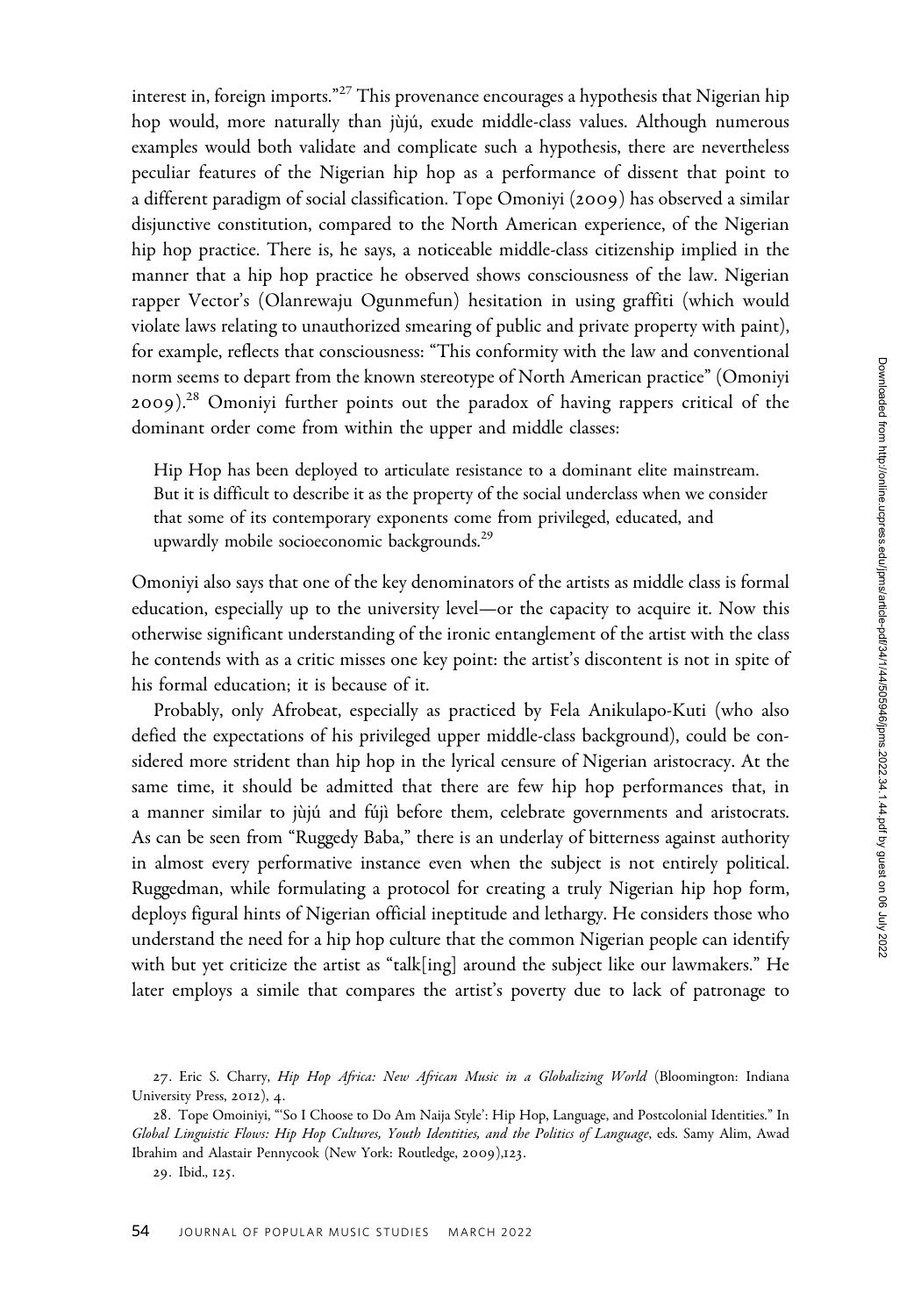"grounded ... Nigeria Airways," a widely acknowledged monument of fiscal misappropriation and administrative incompetence in Nigeria.<sup>30</sup>

In other words, Nigerian hip hop's engagement with the sociopolitical mainstream often manifests as apparent confrontation. Ruggedman's lines cited above directly call out irresponsible governance and inept officialdom. Eedris Abdulkareem's "Jagajaga" evinces more clearly not only the overt performance of dissent but post-performance animosities as well. "Jagajaga," released in 2004, denounces the state. The song's catalogue of miseries —poverty, insecurity and others—visited upon average Nigerians makes the attempts by the present government to create a positive image of the country look hollow. President Olusegun Obasanjo would show his outrage by openly abusing Eedris and causing the song to be banned from broadcast in Nigeria. Almost a decade later, Obasanjo would still smart sorely from Eedris's lyrical barbs:

One of the worst problems Nigeria is facing is disbelief [sic]. Nigerians no longer believe in themselves; neither do they believe in their country. That takes me back to that song "Jagajaga." How could a sane man dare to call his country "jagajaga [an entity in dire straits]?" It is the height of blasphemy. We are grooming our youths for tomorrow's leadership and with such persons I do not think the country can move forward.<sup>31</sup>

Dissent, however, is not always framed as manifest dissatisfaction. Appreciating fully the value of Nigerian hip hop—especially the genre using Yoruba language—as a critique of the mainstream therefore should include consideration of signs that are not a patent disavowal.

According to James C. Scott (1990), dissent in social text is articulated in a variety of sublime ways. Scott recalls that dominance has always been perpetuated by "punishing" dissent, for "slaves and serfs ordinarily dare not contest the terms of their subordination openly. Behind the scenes, though, they are likely to create and defend a social space in which offstage dissent to the official transcript of power relation may be voiced."32 "Punishment" of dissent in today's context need not be as primordial as death, dungeon or banishment but may come in the form of sublime sanctions, such as loss of corporate endorsement and other forms of patronage. A major implication of this for the way that interaction between the dominant class and the subordinate class is framed is that signs are masked. In view of this, expressive forms like "rumours, gossip, folktales, songs, gestures, jokes, and theater of the powerless" are better also understood in light of their deployment "as vehicles by which, among other things, they [the powerless] insinuate a critique of power while hiding behind anonymity or behind innocuous understandings of their conduct." 33

<sup>30</sup>. Nigeria Airways, national commercial airline, is defunct.

<sup>31.</sup> Anonymous, "Obj Blasts Eedris's 'Jaga jaga' Again," Daily Trust, 1 September 2012, [https.www.dailytrust.](https.www.dailytrust.com.ng/obj-blasts-eedriss-jaga-jaga-again.html) [com.ng/obj-blasts-eedriss-jaga-jaga-again.html.](https.www.dailytrust.com.ng/obj-blasts-eedriss-jaga-jaga-again.html)

<sup>32.</sup> James Scott, Domination and the Arts of Resistance: Hidden Transcripts (New Haven and London: Yale University Press, 1990), xi.

<sup>33</sup>. Ibid., xiii.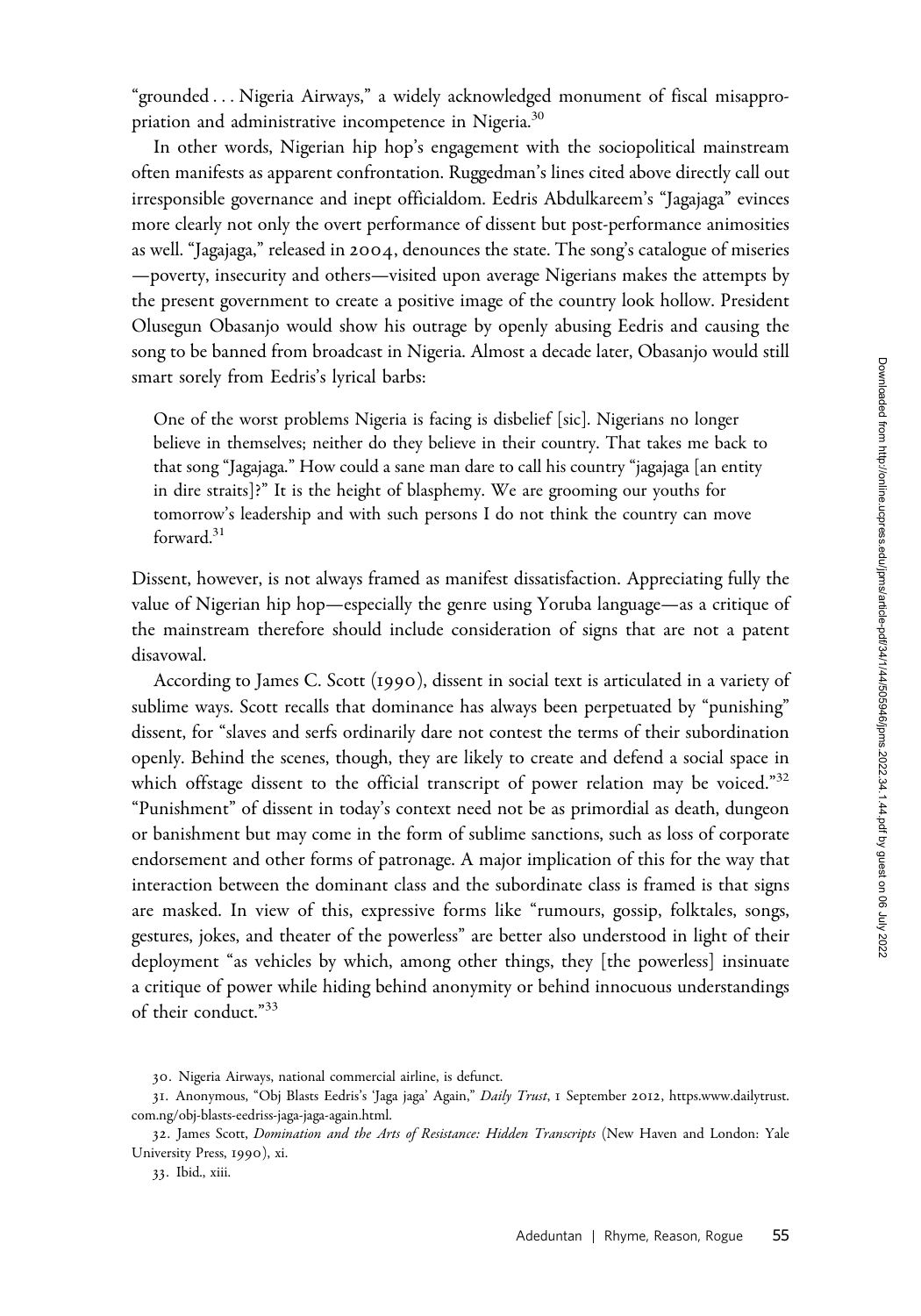Scott sees social relation in "power-laden situations" as constituted of two expressive domains: hidden and public transcripts. The hidden transcript "represents a critique of power spoken behind the back of the dominant" especially in a situation where "the process of domination generates a hegemonic public conduct and a backstage discourse consisting of what cannot be spoken in the face of power."<sup>34</sup> The mask that is impelled by the need to portray the "dominant elites as they would have themselves seen," conversely, is the prime condition of the public transcript.<sup>35</sup> Scott employs "public transcript" to account for "the open interaction between subordinates and those who dominate," (my italics).<sup>36</sup> As a social text, the public transcript is made deficient by what it hides since it "is unlikely to tell the whole story about power relations."<sup>37</sup> In a climate that discourages dissident action by surveillance and delegitimates it by punishment, "an assessment of power relations read directly off the public transcript between the powerful and the weak may portray a deference and consent that are possibly only a tactic."<sup>38</sup> It is in light of this that a wholesome reading of power and the performative requires equal focus on both transcripts. The hidden transcript, however, does not necessarily imply that the dissident imports of the subordinate's action are concealed from sight. In many contexts, "the hidden transcript is typically expressed openly—albeit in disguised form," creating thereby a performative consensus in which the dominant class also recognizes the hidden transcript but chooses to play along.<sup>39</sup> Scott admits there are "rare moments [and I think such moments are not so rare in Yoruba hip hop] of political electricity when, often for the first time in memory, the hidden transcript is spoken directly and publicly in the teeth of power." 40

The hip hop performance of Olamide (Olamide Adedeji) often gestures to mainstream and official values. This aspect recalls a similar tendency in jùjú, especially the orientation towards education on citizenship and public conduct. Jùjú and other popular Yoruba musical forms have readily enlisted themselves in creating awareness about government programs and policies, such as agriculture, economy, and family planning. In a similar manner, Olamide's "I Love Lagos" advertises the glamor of Nigeria's most populous and commercially busy state. The thematic purpose is more of a tourist attraction and promotion of a political persona than a radical cultural nationalist avowal of Lagos; there is a repeated line that identifies "Governor [Akinwumi] Ambode" as an architect of that rhapsodized mega-city. Olamide's line in Phyno's (Chibuzor Nelson Azubuike) "Fada Fada" also imagines the Governor as a benefactor come to adopt orphan Olamide. The

. Ibid., xii . Ibid., 18. . Ibid., 2. . Ibid., 2. . Ibid., 3. . Ibid., xii–xiii. . Ibid., xiii.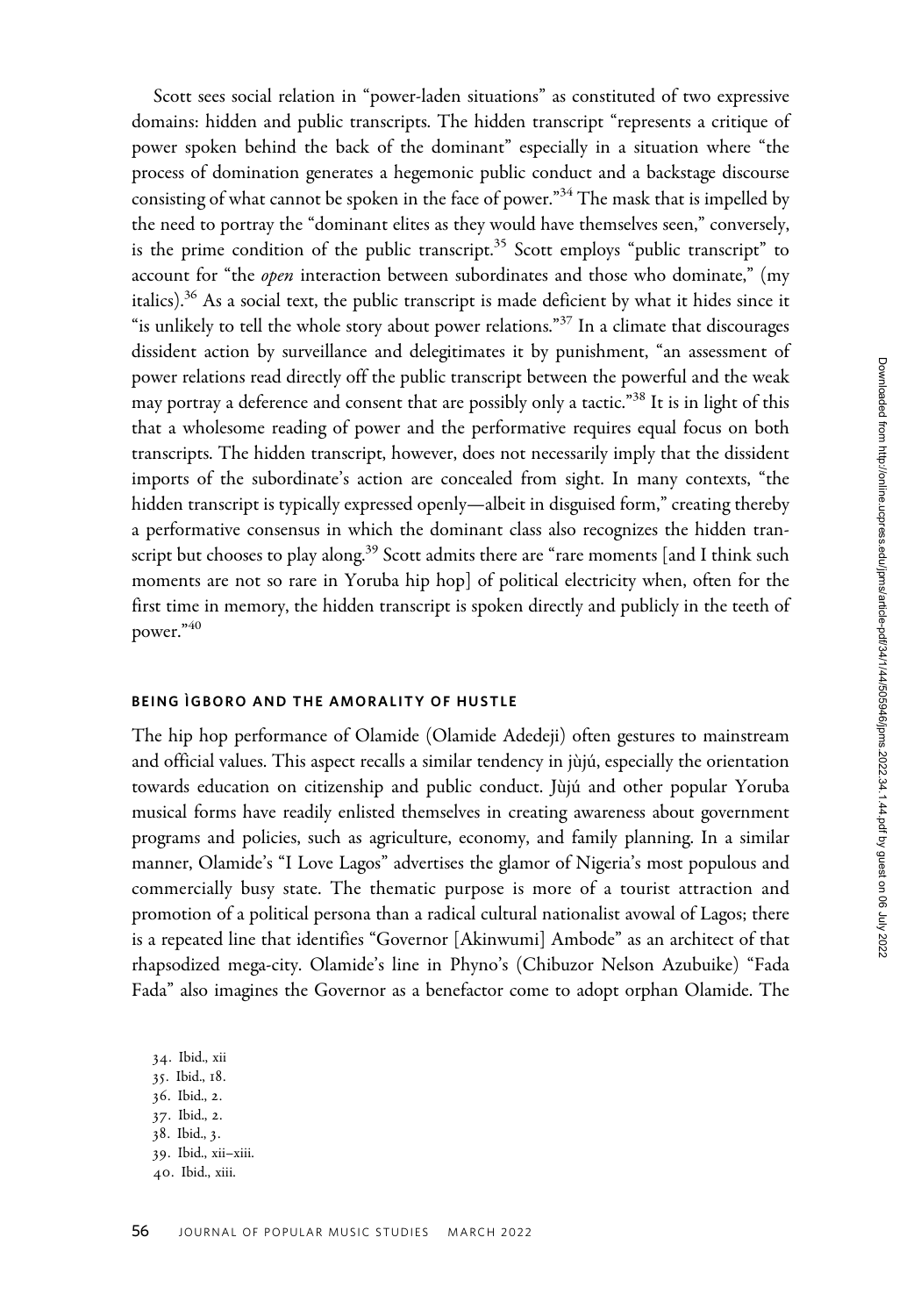artist has also benefitted from corporate endorsements. For example, he was commissioned by Sterling Bank to record a musical video to educate Nigerians on sanitation.

In Olamide's work, however, there is a constant return to the hip hop's foundational disenchantment with the mainstream in sublime terms. First, YBNL (Yahoo Boy No Laptop), one of Olamide's aliases, references "Yahoo" or Yahoo-Yahoo, a popular epithet in Nigeria for internet fraud. As do many other popular songs of the time, YBNL valorizes internet fraud. According to Suleman Lazarus (2018):

The online versions of . . . AFF [Advance Free Fraud] are locally known as "yahooyahoo"... "Yahoo-yahoo" is coined from the dominance of Yahoo emails, apps and instant messaging in perpetrator-victim communications during the mid-2000s ... when there was an internet boom in Nigeria. The perpetrators of "yahoo-yahoo" are popularly called "Yahoo-Boys."<sup>41</sup>

Lazarus further shows that through patronage from Yahoo Boys and participation in Yahoo-Yahoo, hip hop practice in Nigeria and cyberfraud have become intricately enmeshed. Rationalization of Yahoo-Yahoo fraud in hip hop imaginary is at the foreground of the disempowerment of young Nigerian people in spite of their acquired skills and education. There is a need for some consideration of the social condition and history from which the hip hop beatification of the fraudster draws its rationale.

In May 2019, Chris Ngige, Nigeria's Minister of Labour and Employment, raised the alarm that the nation's unemployment rate was about to reach 33.5%. Earlier in 2014, an incident had drawn attention to the enormity of the unemployment situation (NAN 2019). That year, the Nigeria Immigration Service advertised about 4,000 vacant positions for which about 6,500,000 young people applied. During the recruitment exercise conducted at different centers nationwide, there were incidents of stampede leading to about 16 deaths and many injuries. For almost five decades, governments in Nigeria have not only been insensitive to the emergency of unemployment but have, more curiously, exacerbated it through bad policies and programs. In fact, the poverty that is collateral with that widespread unemployment shares the Nigerian space with cold, obscene ostentation by the politicians in power and their appointees and other beneficiaries. One illustration of the Nigerian predatory official disposition is the discovery that about 520 million Naira (1,444,000 USD) in application fees were extorted from the applicants for the immigration jobs (Ajijah and Isine 2014).

It is opportune to return to the earlier postponed conversation with Tope Omoniyi (2009) at this point. Defining middle-class/elite status with university education plays down a major index of the grave condition of disempowerment that many young Nigerians contend with. Their chances are not necessarily bright because of that education but because of a more significant factor—proximity to power. There are identifiable instances where that education constituted an encumbrance. A personal experience illustrates this

<sup>41</sup>. Suleman Lazarus, "Birds of a Feather Flock Together: the Nigerian Cyber Fraudster (Yahoo Boys) and Hip Hop Artists," Criminology, Criminal Justice, Law and Society 18, no. 2 (2018): 64.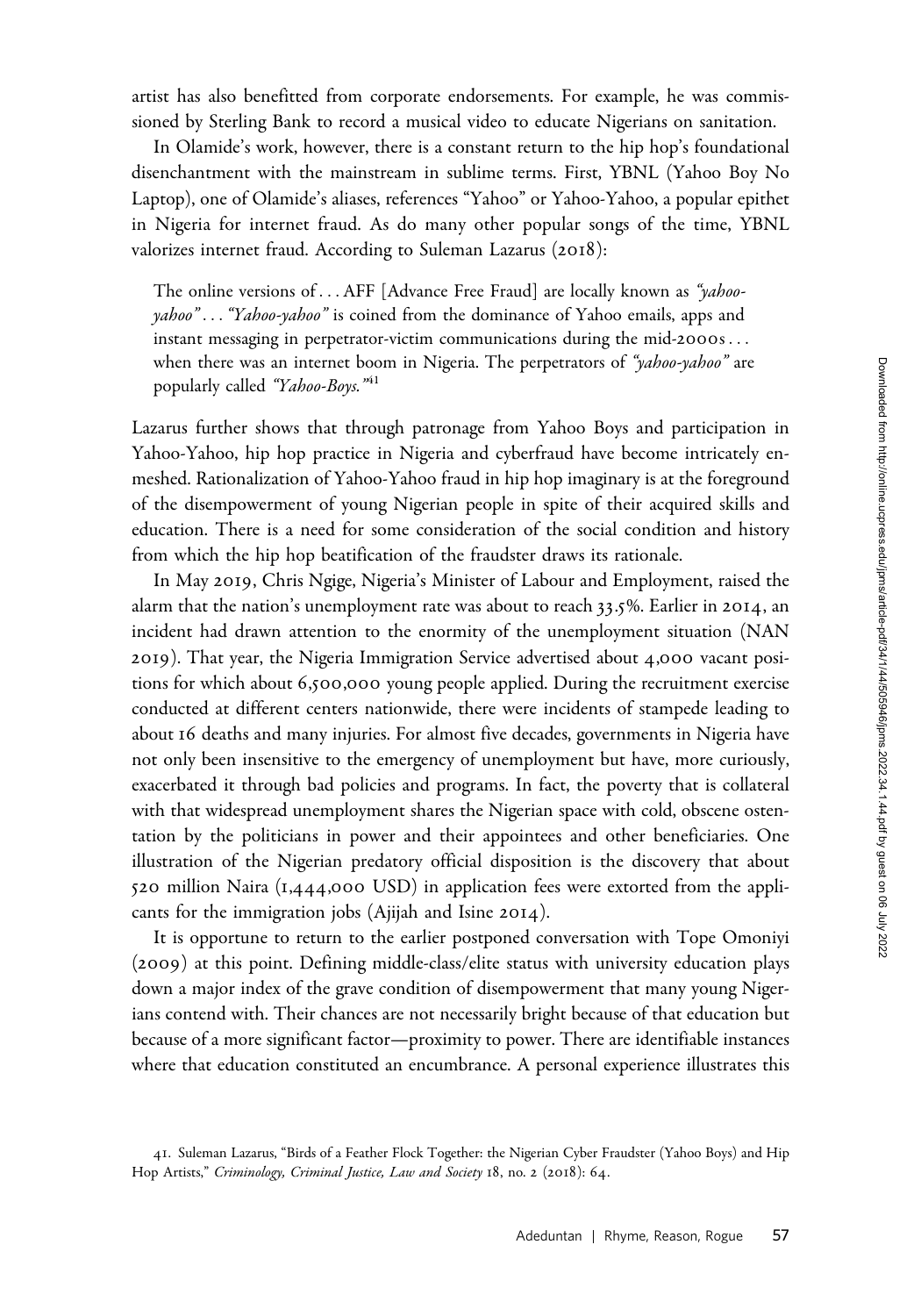phenomenon. In 2018, two applicants approached the writer for reference letters to an institution that just advertised positions requiring qualifications varying from a college degree to Secondary School Certificate. The applicants asked that the letters not reflect their university qualifications and present status as graduate students. This request was informed by the apprehension that the few positions requiring university degrees would have been reserved for the applicants favored by those in power. These two people saw a better prospect in applying for less competitive positions that required just a Senior Secondary Certificate. Now the locus of the subordinate that Nigerian hip hop consciousness assumes is partly derived from that relative futility of legitimate skills and qualifications. Recent historical examples available seem to justify anything but that formal education is a sure pass to the middle class. In 2003 alone, two formally educated men became the governors of their respective states through the help of godfathers who had little or no formal education. The two men, Rashidi Ladoja of Oyo State and Chris Ngige of Anambra State, would later be removed at the pleasure of these godfathers. Many of the models of material success that are promoted in the Nigerian urban folklore are credited to politics, inheritance, entertainment, unabashed fraud, drug trafficking, etc. not education or professional skill. According to a finding by Lazarus and Okorie (2019), university graduate students preponderate among successful cyberfraudsters:

Yahoo-boys-digital (university-educated cyber-fraudsters) are not only more advanced than those who are non-university educated, they are also more difficult for law enforcement agents to criminalize because in the words of one respondent, "they [Yahoo-boys-digital] are always conducting their own research even more than law enforcement." 42

As such, there is an orientation towards a diversion of skills acquired in college to a career in fraud. In the emergent hip hop texts, therefore, the otherwise reprehensible "Yahoo-Yahoo" becomes normalized as exigent, while formal education is *othered* as not only ineffectual but opposed to the more "essential" street wisdom.

In global hip hop imagination, "the street" has always been a locus of the socioeconomic disempowered. In Nigeria as well, it is the place of not only the "shoemakers and mechanics" that Ruggedman declares as his audience but also the unemployed and the destitute. "The street" is a cradle that Nigerian hip hop artists use to legitimate themselves. In 2010, rapper Tha Suspect declares in his song "Twale":

> If you feeling me As I'm feeling you Let me hear you say "Baba, Twale!" [Homage among the street toughs] I'm from the street I rep the street You know I'm from the street.

<sup>42</sup>. Suleman Lazarus and Geoffrey U. Okolorie, "The Bifurcation of the Nigerian Cybercriminals: Narratives of the Economic and Financial Crimes Commission (EFCC) Agents," Telematics and Informatics 40 (2019): 21.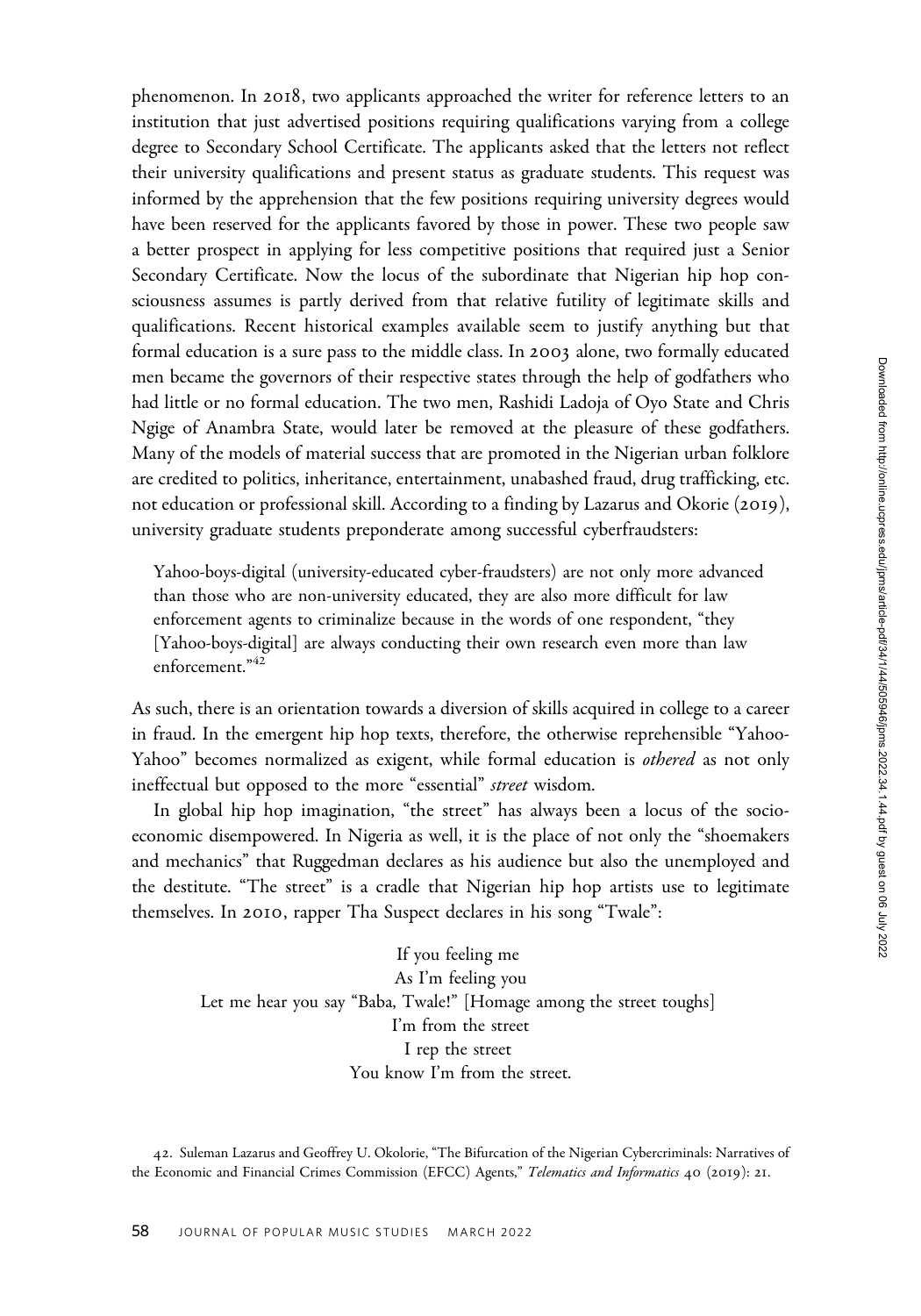In the Yoruba hip hop imaginary, the street is reframed "igboro," a word not entirely semantically removed from "the street" because it originally denoted "township" or "metropolis" as opposed to "inú ilé" [home] or "oko" [suburb]. The different inflection in Yoruba hip hop application, however, is that as "street," "igboro" is not only the condition of socio-economic disempowerment, it is practice of defiance. The morality of the jùjú generation sanctions Western education and professional qualification. Qualifying as doctor, lawyer, pilot and engineer was the routine index of achievements in not only jùjú songs, but other contemporary forms, such as fújì, àpàlà and wákà. Latter twentieth-century realities have long stopped supporting this model. The new order in which wealthy men without formal education have state governors removed, graduates hide their college degrees in order to secure a job, and success in the bureaucratic sector is no more contingent on training, competence and efficiency but strategic proximity to power—has been aptly named "the postcolonial incredible" by Tejumola Olaniyan (2004), a condition that necessitated Fela Anikulapo-Kuti's social and performative recalcitrance:

[T]he postcolonial Nigerian, and African, condition is an incredible one. The "incredible" inscribes that which cannot be believed; that which is too improbable, astonishing, and extraordinary to be believed. The incredible is not simply a breach but an outlandish infraction of "normality" and its limits. $43$ 

Nigerian hip hop plays up this systemic abasement of formal education and legitimate industry with a trope that compares education with fraud: "education na [is] scam." The trope queries the normative equation of educational and professional qualification with achievement. The well-known morality relating to diligent study and honest hard work is considered a deception in the same way as fraud.<sup>44</sup> Now ìgboro, street of Yoruba hip hop, is located opposite to school "where people go to waste time." Lil' Kesh (Ololade Keshinro) declaims in his 2014 song, "Lyrically": "Ìgboro lèmi, kí ló kàn mí pèlú̩ 'read your book' [I am of ìgboro, I have no use of studies]." In the same manner and very curiously, ìgboro is opposite the middle class. This emplacement somehow also further complicates the normative definition of middle class. In that ìgboro-vs-middle-class opposition, material success is redefined in a manner that it is no longer a preserve of the rich middle class. In Kayswitch's song "For Example," the refrain "Èmi n'ìgboro, ìwo ajebutter" [I am ìgboro while you are upper middle class], repeated four times at every point, contrasts the artist with a foil who eats pizza instead of local food and who "s'Oyinbo bii Drake... [ati] Kendrick [speaks English like Drake and Kendrick]." The punch line, however, is that the imagined foil is nevertheless not as materially successful as the artist.

In ìgboro, the exigent negotiation of subordination and disempowerment is couched in the concept of "hustle." Hustle (noun and intransitive verb) is the realm of the amoral where material ascendancy is possible through both legitimate and criminal means; at

<sup>43.</sup> Tejumola Olaniyan, Arrest the Music: Fela and his Rebel Art and Politics (Bloomington and Indianapolis: Indiana University Press, 2004), 2.

<sup>44</sup>. For example, see song "School na Scam" by Zlatan and Gururu. [https://www.youtube.com/watch?v=](https://www.youtube.com/watch?v=5LN9jvUWLmo) 5LN9[jvUWLmo](https://www.youtube.com/watch?v=5LN9jvUWLmo)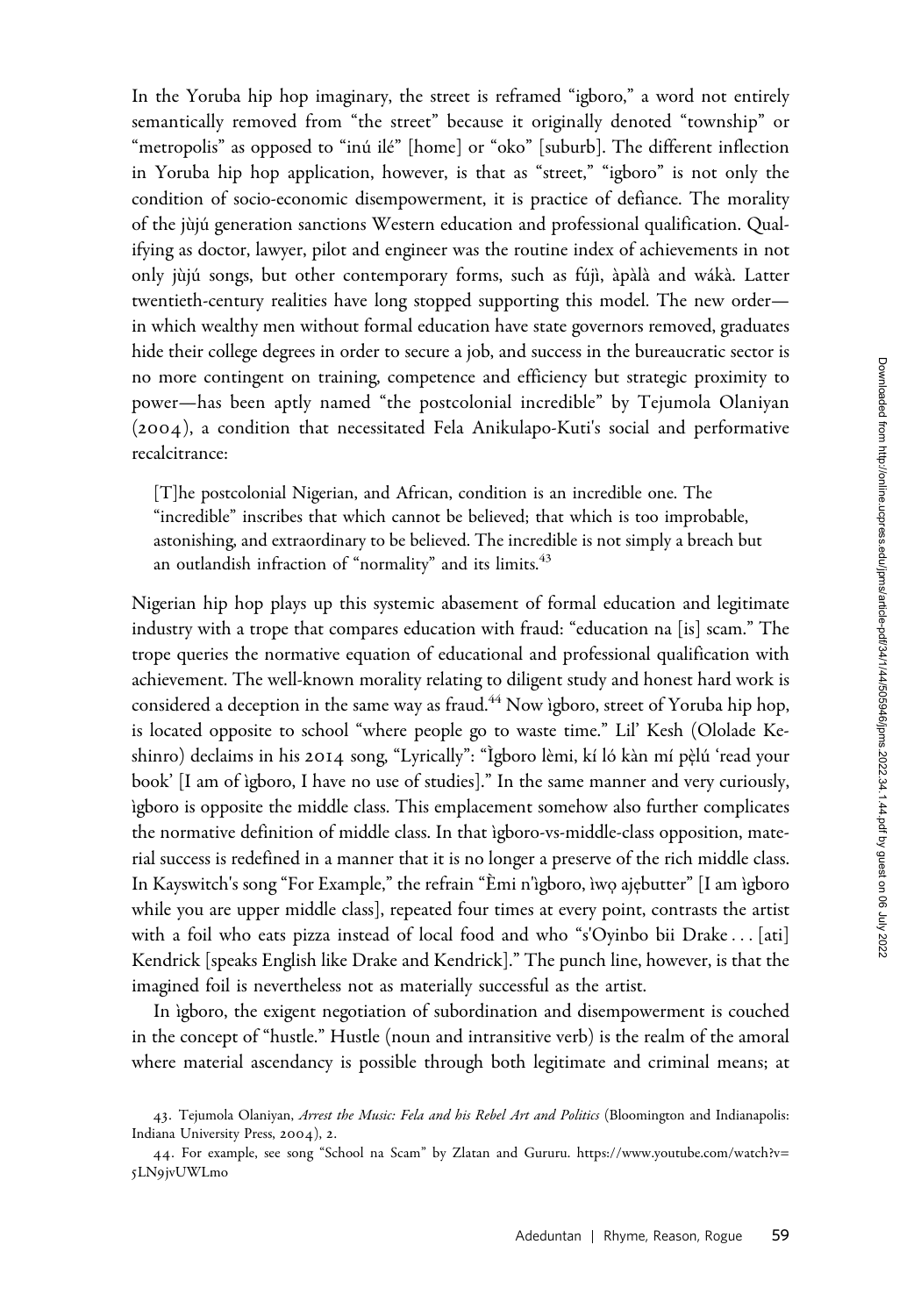once, hustle involves honest hard work as well as the immoral ones: menial job, unskilled labor, gambling, "runz" [part-time female prostitution], "sugar-mummying" [dating older women for money], Yahoo-Yahoo, etc. Nigerian hip hop has often struggled with the double-bind of giving expressive coverage to this reigning consciousness on the one hand and palliating its cold inhumanity on the other. There is some attempt in Olamide's musical video "Voice of the Street" to visualize this grim paradox through alternation between a scene of violence and the sacred ambience of a cathedral with the votaries shedding tears of blood. The lyrics and visuals are tense with a keen understanding of a social environment that is rigged to thwart you, and the anxiety of how to retain one's humanity as you confront it. But the artist-persona is swayed by a history—"Àti kékeré ni mo tí ń hustle bi omo thirty-five [I began "hustle" as a little boy like a thirty-five-year-old] —against human sentiments. For him, the ultimate condition for remaining in circulation is that "Mo [ní láti] loyal sí hustle mi [I must be loyal to my hustle]." As noted earlier, James Scott calls attention to the capacity of the awareness of power

to compel performative criticism cautiously; the performer, apprehensive of censure while imaging the action of the dominant class, applies a veneer of reverence and submission. Therefore, "any analysis based exclusively on the public transcript is likely to conclude that subordinate groups endorse the terms of their subordination and are willing, and even enthusiastic, partners in that subordination" (Scott 1990).<sup>45</sup> But hidden below that surface is a transcript of genuine disgust at and disavowal of crass impunity of the practice of power. Olamide's 2019 song "Oil and Gas" feigns consent to dominion by troping Nigeria's major foreign exchange earner, petroleum. There had been a prospect of ensuring national prosperity from oil wealth. But unfortunately, Nigeria's perennial economic woes are paradoxically due to this resource: the concentration of the power to appropriate the profits accruing from oil in the hands of an insensitive oligarchy has meant that the larger population remains poor. Oil is translated "epo" in Yoruba. There is a pre-existing Yoruba proverb, "owó epo ni omo aráyé ń bá ni í lá; won kìí bá ni lá owó èjè [people are more disposed to help lick an oily hand than a bloody one]." The regular import is to alert an addressee against fair-weather company; there are few instances of normative deployment of this metaphor in Yoruba hip hop.<sup>46</sup> Olamide, however, refracts the orthodox usage through comparison of "epo" in the Yoruba proverb with the widely coveted access to oil wealth. The lyrical index to petroleum is furtive: there is no single direct mention of it in the entire song text, even as "oil and gas" is used as the title so that the meaning is not lost. The politicians, political appointees and capitalists are characterized as having "oily hands" that the parched artist-persona prays to lick from:

> Ógá mi enu gbe Óré mi enu gbe Alayé enu gbe Owó wà lówó yín

<sup>45</sup>. Scott, Domination and the Arts of Resistance, 4.

<sup>4 6</sup>. See, for example, "No Fake Love" (2017 ) by Lil' Kesh [https://www.youtube.com/watch?v=](https://www.youtube.com/watch?v=VQV4ic0AmLI) VQV4ic0[AmLI,](https://www.youtube.com/watch?v=VQV4ic0AmLI) and "O̩wó̩ Epo" (2019) by Zoko and Bond [https://www.youtube.com/watch?v=YTJiVog](https://www.youtube.com/watch?v=YTJiVog6lb8)6lb8.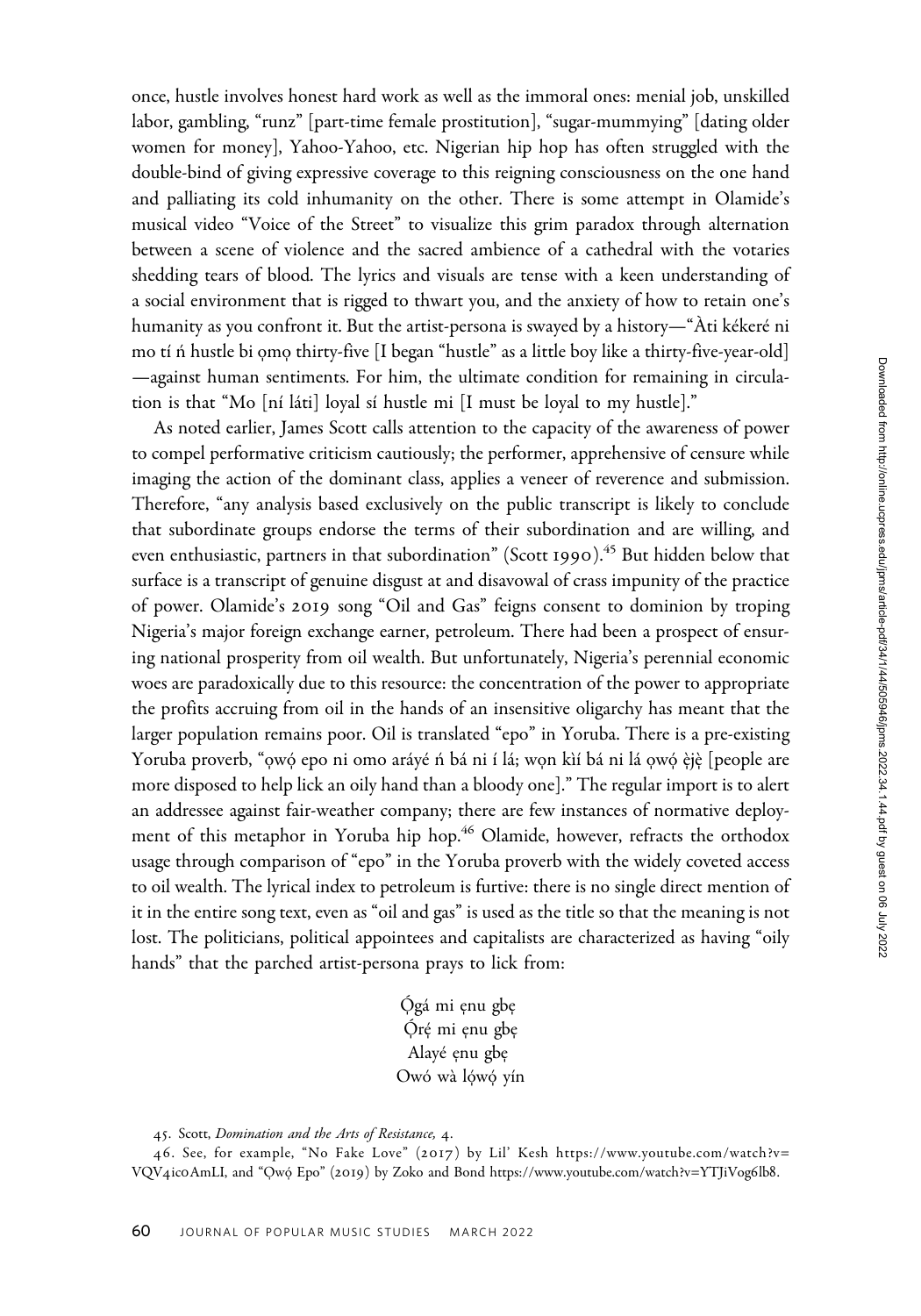E jé k'á ba yín no Epó wà lówo yín E̩ jé̩ k'á ba yín la E lè nó'wó yẹn tón

[Master, my mouth is parched Friend, my mouth is parched Buddy, my mouth is parched You have a lot of money Let us spend with you There is oil in your hand Allow us lick from it Only you cannot exhaust this immense wealth]

Olamide's reference to the unapologetic misappropriation of national resources concerns not only the usual beneficiaries such as elected officials and appointees, who are given access statutorily via periodic monetary allocation. There is also a well-known conduit through which Nigerian politicians with no positions in government can access public funds. During elections, they are paid by those in power to ensure that the latter are reelected. There was a brazen display of this form of transaction during the last presidential election in Nigeria. In February 2019, viral online photos show two bullion vans turning up at the home of Bola Tinubu, a prominent member of the political party in power. The most popular interpretation is that those vans conveyed the cash used to "facilitate" victory for the ruling party. The obscenity is not just in the brazenness of the conduct, but that it is being overlooked by the law, especially the Economic and Financial Crimes Commission (EFCC) (Akinkuotu 2019). Olamide's "Oil and Gas," while mentioning the names of politicians, businessmen and other beneficiaries of that "postcolonial incredible" in a manner that is at first celebratory, references this infraction:

Asíwájú ti bínú ̩ Wón ní mi'ó mọ law Wón ní ki n yé gbé Ghana-must-go bag wá sílé àwon ní Bourdillon Omo, bullion van Lón fi gbe wá fun mi. [Asiwaju{Tinubu} is angry That I do not respect the law Coming to his house at Bordillon Street with a big bag to collect my handout Boy, bullion van That's what he'll rather use to bring me the money].

If the obscenity that these lines surreptitiously lay bare is lost on the audience, they are jeered into consciousness later in the song when bureaucracy and its corporate ally are shown as two institutions that are entrenched to fleece every Nigerian:

> Èyin le n'ilé e yín Oó mo̩ Dáńgótè Cement è nó fi kó'lé e yín, omo àsè!...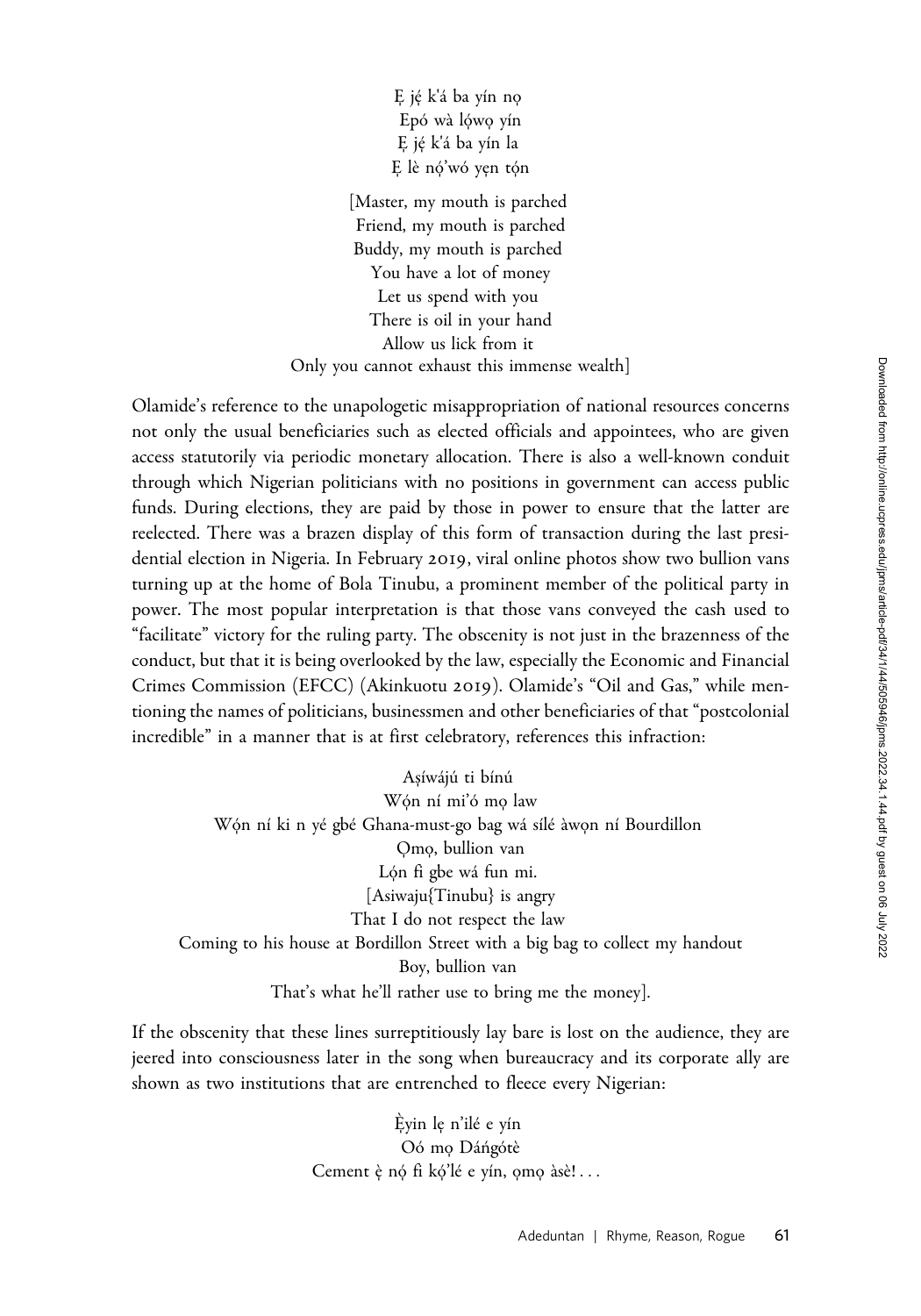Toó bá sonwó olú Wàá sha sonwó toll-gate [Though you {claim to} own your house, You do not know Dangote Your very house was built by his cement, you fool... If you do not want to pay the head/ruler You'll still end up paying the highway toll.

Aliko Dangote mentioned in the second line is the richest Nigerian. The near-monopoly that his businesses once enjoyed has resulted in the ubiquity of their products in Nigeria, ranging from construction materials to food. Olamide's rendering of this ubiquity as a taunt is designed to show the sublime but far-reaching extent of the capitalist sucker, enabled by official sanction, on the oblivious commonality. Through the ploy of pun, Olamide insinuates further that the aforementioned capitalist absorption and official levy system are components of the same thralldom, since "Toó bá sonwó olú/Wàá sha sonwó toll-gate [If you do not want to pay the head/You'll still end up paying the highway toll]." Yoruba "sonwó olú [pay the ruler or head]" puns "Sanwóolú," name of the Governor of Lagos, Nigeria's richest state in taxes, tolls and levies.

Naira Marley (Azeez Adeshina Fashola) is at once the most vilified and most followed Nigerian musical artist alive. The roguish valorizing of sexual license, drugs and psychedelia, and cyberfraud in his music has created a widespread animus towards him and his art. Naira Marley not only normalizes fraud, as do many of his contemporaries, but he also has been identified as a practicing Yahoo Boy. Conversely, a large following of youth population has merged into a cult called Marlians; they imitate the artist and try to live by all the principles promoted in his music. They are subsequently profiled as deviants and criminals in the public discourse, which disowned them. To them, however, the prime value of their countercultural identification is highlighting the systemic disenfranchisement of their generation in Nigeria, a condition that Osumare (2009) calls "connective marginalities." The cultural rebellion advanced by Naira Marley is placed within the existing Nigerian hip hop disillusionment described earlier. In the song "Bad Influence," the artist complains that "the government don't have nothing for us/Is like they tryna kill all of us" and that "we want school, they gave us prison/We want education, they taught us lesson." A columnist for a popular Nigerian online news publication who is sympathetic to Naira Marley and his followers writes that the Nigerian order does not only disempower young people, but also vilifies and punishes their attempts to thrive in spite of that disempowerment:

It does not matter if you are famous or successful as long as you are young, "you are not yet there"—as if there is a trophy that comes with age.

Our society is predatory on the young. It is a capital offence to own a Benz as a young person in Nigeria. You could be killed by police brigands, tortured or extorted to your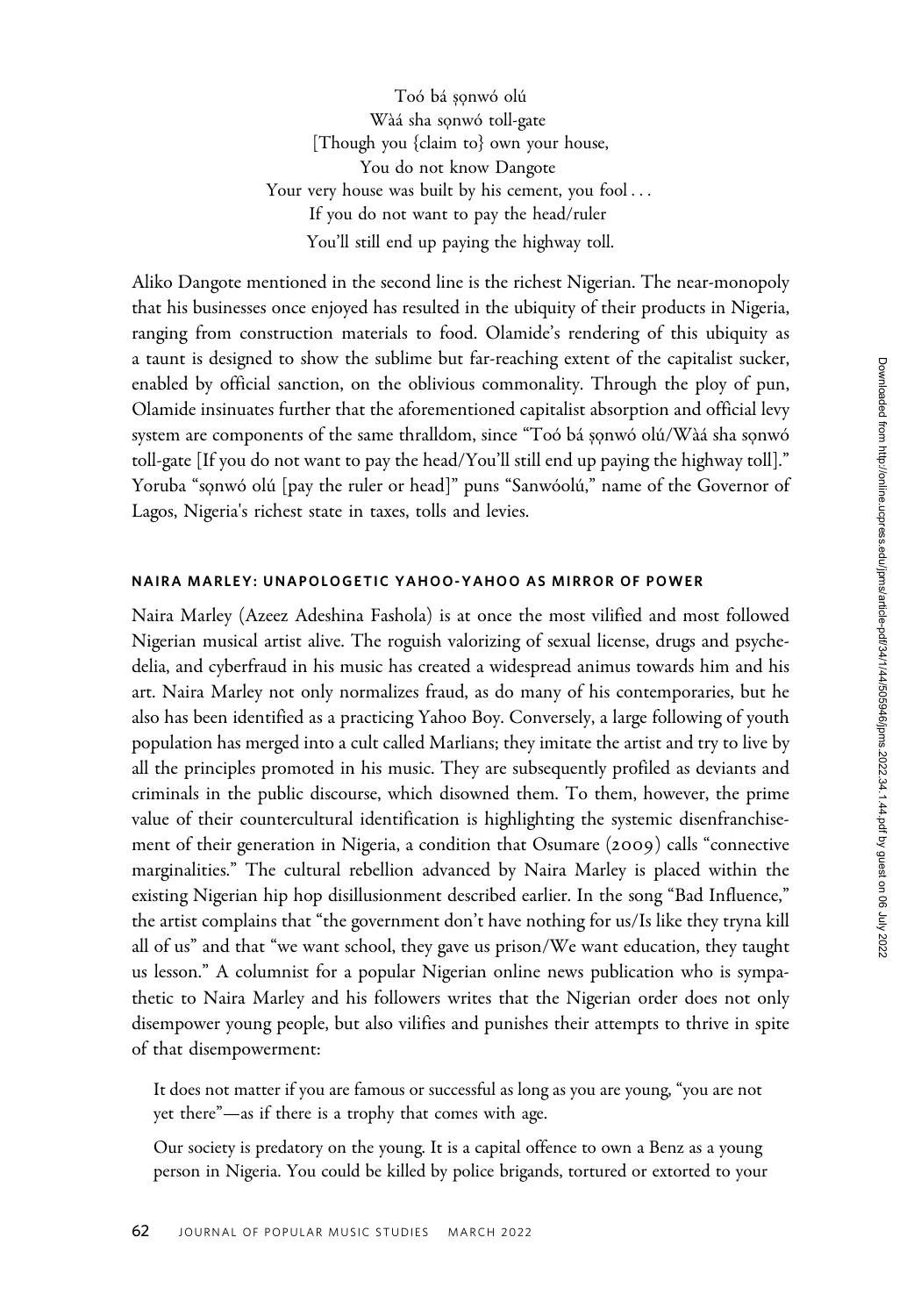last nickel. It is consequential remissness to give off any vibe of success as a young person. In fact, there is an unquoted bounty on every successful young person. Our political, social and law enforcement systems are just abrasive towards young people who "are doing well."<sup>47</sup>

Now the Marlian thesis is constructed as a countercultural reaction to the position described in the above sentiment. First, Naira Marley's performance is signed as a subordinate and fugitive discourse in the way that his song texts sometimes avoid linear narrative coherence, as if composed in argot. A few Marlians contacted during this writing would show mischievous pleasure at the researcher's inability to make sense of the texts; it could be inferred that their pleasure arose not only from the researcher's lack of proficiency but his naiveté of expecting a linear lyrical coherence as in other musical texts. In "Soapy," for example, there is an uncoordinated movement from one point to another among various themes, such as vainness of orthodox religion and spirituality, carceral sexual expression, personal triumph and other subjects. Many of the lines are also outright lost on any audience oblivious of their history or ignorant of the deployed idioms that are current among Naira Marley's fans. This tentatively fits the hidden transcript variable that Scott says responds vengefully to power. According to Scott, the will to redress the abuse of domination is often unable to cross the threshold of fantasy, for "when the insult is but a variant of affronts suffered systematically by a whole race, class, or strata, then the fantasy can become a collective cultural product."<sup>48</sup> Scott means that the presence of power is so formidable that the subordinate is precluded forever from articulating revenge in open terms; the cathartic option is to couch the dissident pushback, a fantasy, in a language known only to the subordinated community.

The most effective of the ways that Naira Marley constructs the disenchantment with the socio-cultural order is by creating and advertising lived and performative acts that are parallel to that order. This is a peculiar complication of the dimensions of power relation imagined by Scott. For example, as critique of a particular official or general social infraction, Naira Marley mimics each with an embarrassing variant and openly dares sanction. In May 2019, he released "Am I a Yahoo Boy?" a song that affirms cyberfraud via tongue-in-cheek denial of the practice. He would be arrested few days later by Nigeria's Economic and Financial Crimes Commission (EFCC) "in relation to advance fee fraud—internet related cases" (Aworinde 2019). The song's affirmation of Yahoo-Yahoo is hidden in a cry of persecution and plea of innocence:

> E rà mí, e gbà mí o! Sé mo j'omo Yahoo? [Help, save me people Do I look like a Yahoo Boy?]

<sup>47.</sup> Fredrick Nwabufo, "Naira Marley Irritates the Hypocrisy in All of Us," Sahara Reporters, 8 August 2020, http://saharareporters.com/2020/08/08[/naira-marley-irritates-hypocrisy-all-us-fredrick-nwabufo](http://saharareporters.com/2020/08/08/naira-marley-irritates-hypocrisy-all-us-fredrick-nwabufo)

<sup>48</sup>. Scott, Domination and the Arts of Resistance, 9.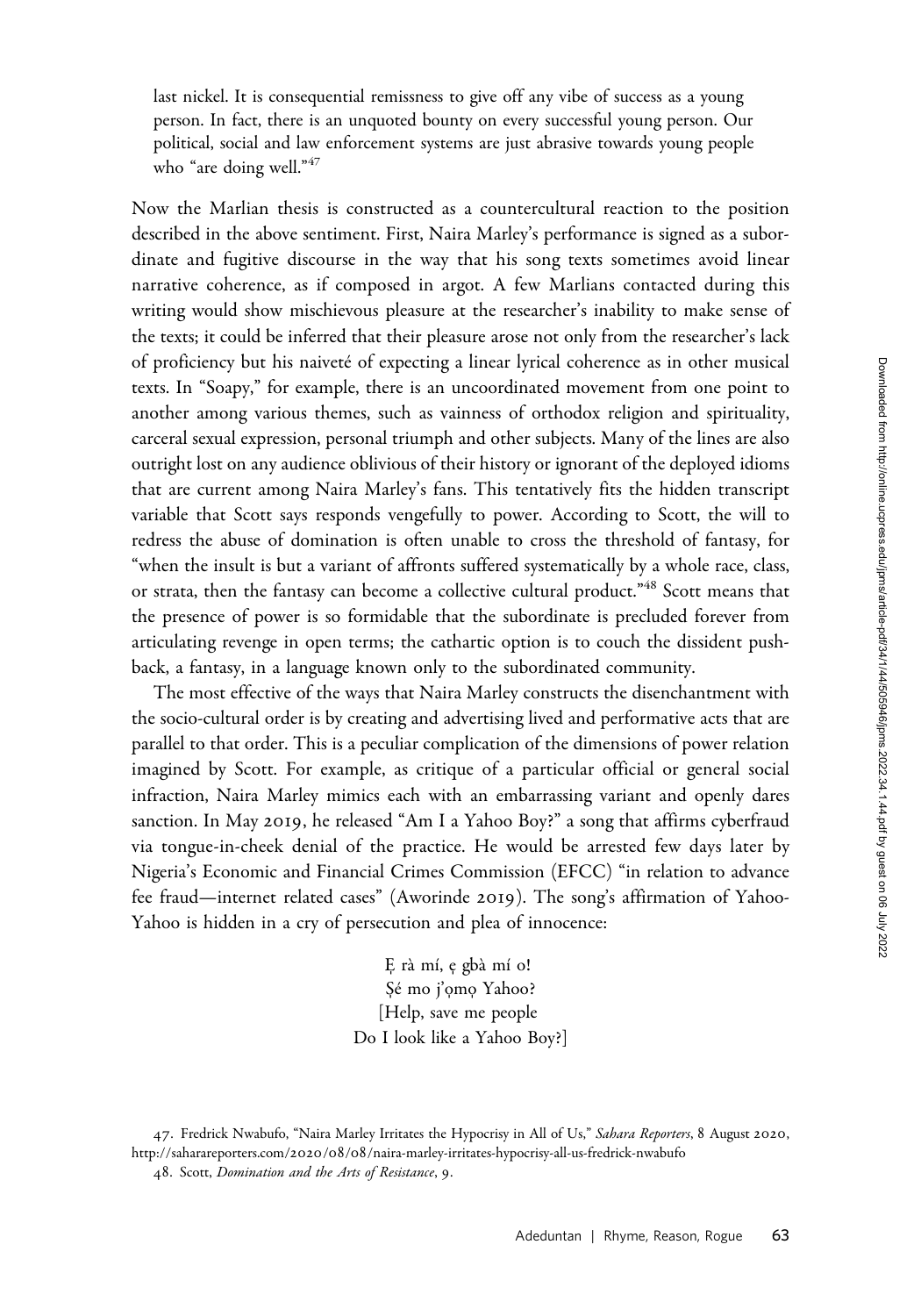Through an ordinary alibi, the song insinuates the first parallel between Nigerian officialdom and practice of fraud:

> Èmi ó mọ SARS SARS t'émi mó is Sarz on the Beat [I do not know SARS The only SARS I know is Sarz {a music producer} on the beat]

Nigeria's Special Anti-Robbery Squad [SARS] is a special unit of the police created to check armed robbery. The squad has however become notorious for going after young people suspected of involvement in internet scams. SARS men's ultimate aim is always the money that such young people pay them in order to be let off. By 2017, their harassment and extortion, especially of young males, had become so widespread that there was a nationwide call for their disbandment (Adepegba 2017). The proximate placement of SARS and Yahoo in the above lines therefore insinuates a parallel between the illegality of SARS men's extortion and illegality of cyberfraud; a parallel that becomes less hidden in view of public knowledge of it. In the event that the alibi created through that rhetorical question "Am I Yahoo Boy?" is taken literally as a declaration of innocence, a line affirms the artist persona's position thus: "Mágà tó ń sanwó mi sé/K'árin wa kó má dàrú [And the sucker {victim} that pays me/ May we never break up]."

In the open transcript of that performative pushback that justifies Yahoo-Yahoo as a parallel of the Nigerian mainstream, different sectors such as religion and politics are called out. In an intertextual echo of Fela Anikulapo-Kuti's "Shuffering and Smiling," "Am I a Yahoo Boy?" openly declares, "Government na barawo/Bloggers na armed robbers/Imam dey gbaladun/Pastor na enjoyment [The government is a thief/Bloggers are armed robbers/Imams enjoy/Pastors do enjoy too]." The indictment of bloggers draws its rationale from a popular assumption that many of these writers extort money from celebrities through blackmail or publish untrue stories to attract traffic. As in the original text by Fela, the Christian and Muslim leaders' "enjoyment" is impeached by a wellknown fact of widespread poverty among their followers. Unlike Africanist Fela, however, Naira Marley extends the censure to the indigenous institution: "Yahoo ni babaláwo/Olè l'everybody/Eni ilè bá mó bá sá ni bàráwó [The babalawo<sup>49</sup> is a fraudster/Everybody is a thief/But only he who is caught is named one]."

With lived acts that are more serious than parody, Naira Marley calls attention to the higher ground of the ordinarily controversial and objectionable compared to what the models of the Nigerian mainstream do. The song "Soapy," lyrically and through the stylized dance movements it prescribes, advises young men to masturbate if they are poor, single or in jail. This is repulsive to the mainstream Nigerian sensibility. Naira Marley, however, seeks post-performance justification for the song through comparison with rape. In 2019, Biodun Fatoyinbo, senior pastor of one of Nigeria's most popular Pentecostal churches, was accused of rape by a woman. He would later be acquitted by the court. In the following fever of accusation, recrimination, supports and condemnation, Naira

<sup>49</sup>. Yoruba Ifá priest and diviner.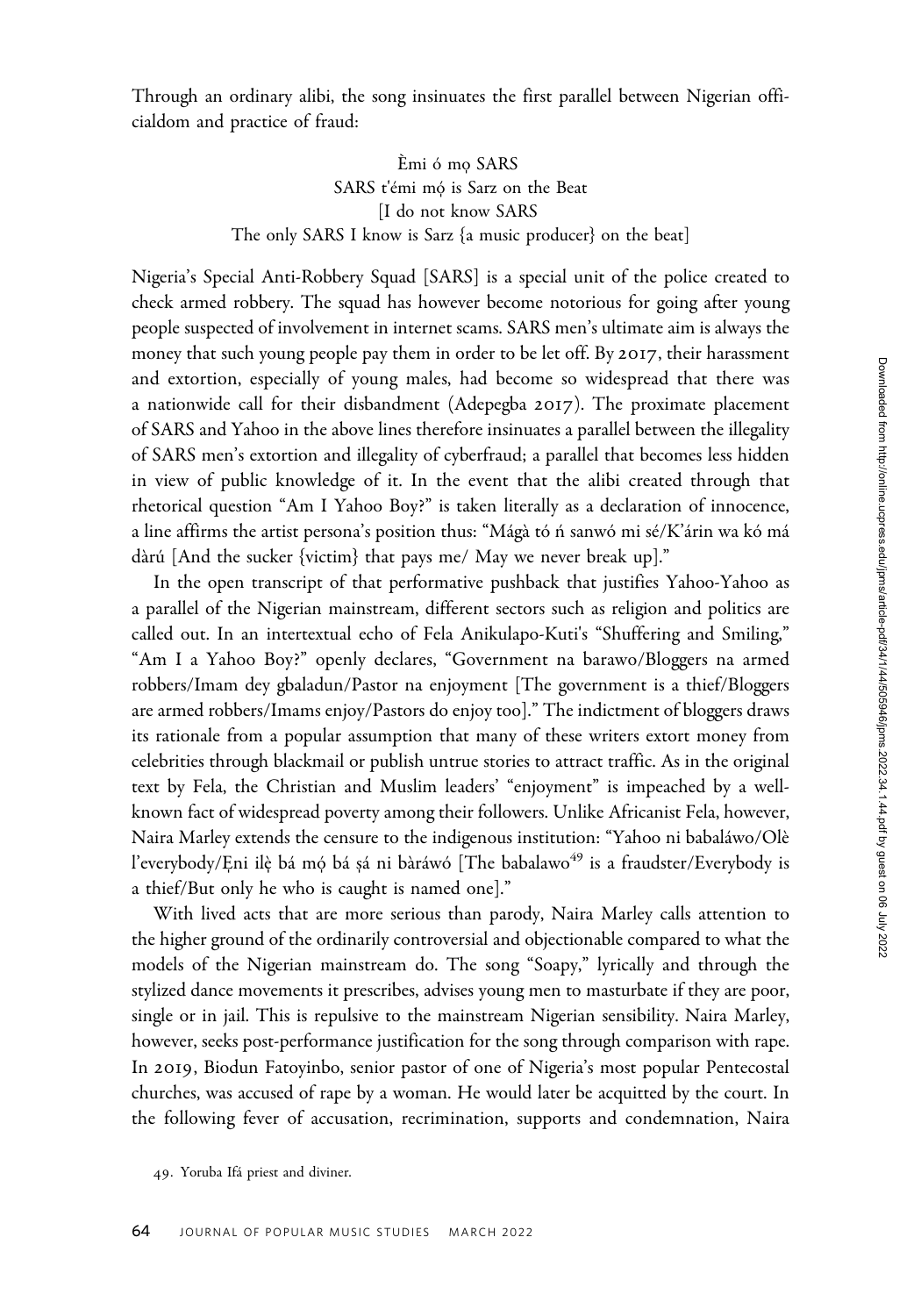Marley puts out a widely circulated message on the social media: "Say no to rape and yes to #Soapy." In another scenario, Naira Marley violated the Covid-19 movement and assembly restriction order by performing live in the nation's capital Abuja on 13 June 2020. He was arrested, prosecuted and fined by the court. As usual, however, this present subversion of the statute seeks correlation with the obscene practice of power in Nigeria. There are claims validated by proofs that Nigerian politicians and senior government appointees violated the restriction order without consequences. Naira Marley further highlights the validity of these claims through the Abuja escapade: to transport himself to that event, he succeeded in booking a chartered aircraft by impersonating the Attorney General and Minister of Justice whose surname he shares (Sulaimon 2020).

# CONCLUSION

Culture is often determined by both the need of the people and their contiguity to other cultures. Popular culture has always been a site where the indigenous and the local on the one hand, and the foreign on the other meld into genuine new local forms. The ways that the resulting new forms are constituted and composed are, therefore, dependent on the exigency of the time. In Nigeria, the climate in which the earlier popular musical forms like highlife and jùjú evolved avowed middle-class values and guaranteed relatively easy ascendancy to that class. As witness to a socio-economic system that rewarded labor and excellence, jùjú essentially attuned itself to middle-class values and profited from the patronage of the wealthy upper and middle classes. Hip hop music, prominent in Nigeria since the turn of the century, responds to different history and society. While this music and cultural form adopts the global baseline of expressing generational anxieties of youth and minorities, it has attuned itself to the cultural and expressive nuances of the Nigerian space. In also responding to the socio-cultural order, Yoruba hip hop specifically critiques mainstream Nigeria in terms that are at first legible as acquiescent, provocative and aberrant, rather than as critical. A keen attention to both the hidden and openly aberrant transcripts of Yoruba hip hop practice reveals its value as critique of Nigeria in a manner that differentiates it from all antedating forms.  $\blacksquare$ 

### **BIBLIOGRAPHY**

- ------ ----------<br>Adeduntan, Ayo. "Re-Africanising 'Motherfucker': Nigerian Hip-Hop Translocation of Dissing." African Notes 36, no. 2 (November 2012): 270–84.
- \_\_\_. "Mouth with Which the King Curses: Abuse and Departicularization of the Enemy in King Sunny Ade's Jùjú Music." Research in African Literatures 47, no. 4 (Winter 2016): 171-87.
- Adeniyi, Emmanuel. "Nigerian Afrobeats and Religious Stereotypes: Pushing the Boundaries of a Music Genre Beyond the Locus of Libertinism." Contemporary Music Review 39, no.1 (2020): 59–90. [https://doi.org/](https://doi.org/10.1080/07494467.2020.1753475)10.1080/07494467.2020.1753475.
- Adepegba, Adelani. "Coalition Holds #EndSars Rallies Nationwide Today." Punch, 11 December 2017.<https://punchng.com/coalition-holds-endsars-ralies-nationwide-today/>
- Ajijah, Andrew and Ibanga Isine. "Nigeria Immigration pockets N520 million from Job Seekers, as Interior Minister Blames Applicants for Deaths at Recruitment Centres." Premium Times, 16 March 2014. [https://www.premiumtimesng.com/news/](https://www.premiumtimesng.com/news/156824-nigeria-immigration-pockets-n520-million-job-seekers-interiorminister-blames-applicants-deaths-recruitment-centres.html)156824-nigeria-immigration-pocketsn520[-million-job-seekers-interiorminister-blames-applicants-deaths-recruitment-centres.html](https://www.premiumtimesng.com/news/156824-nigeria-immigration-pockets-n520-million-job-seekers-interiorminister-blames-applicants-deaths-recruitment-centres.html).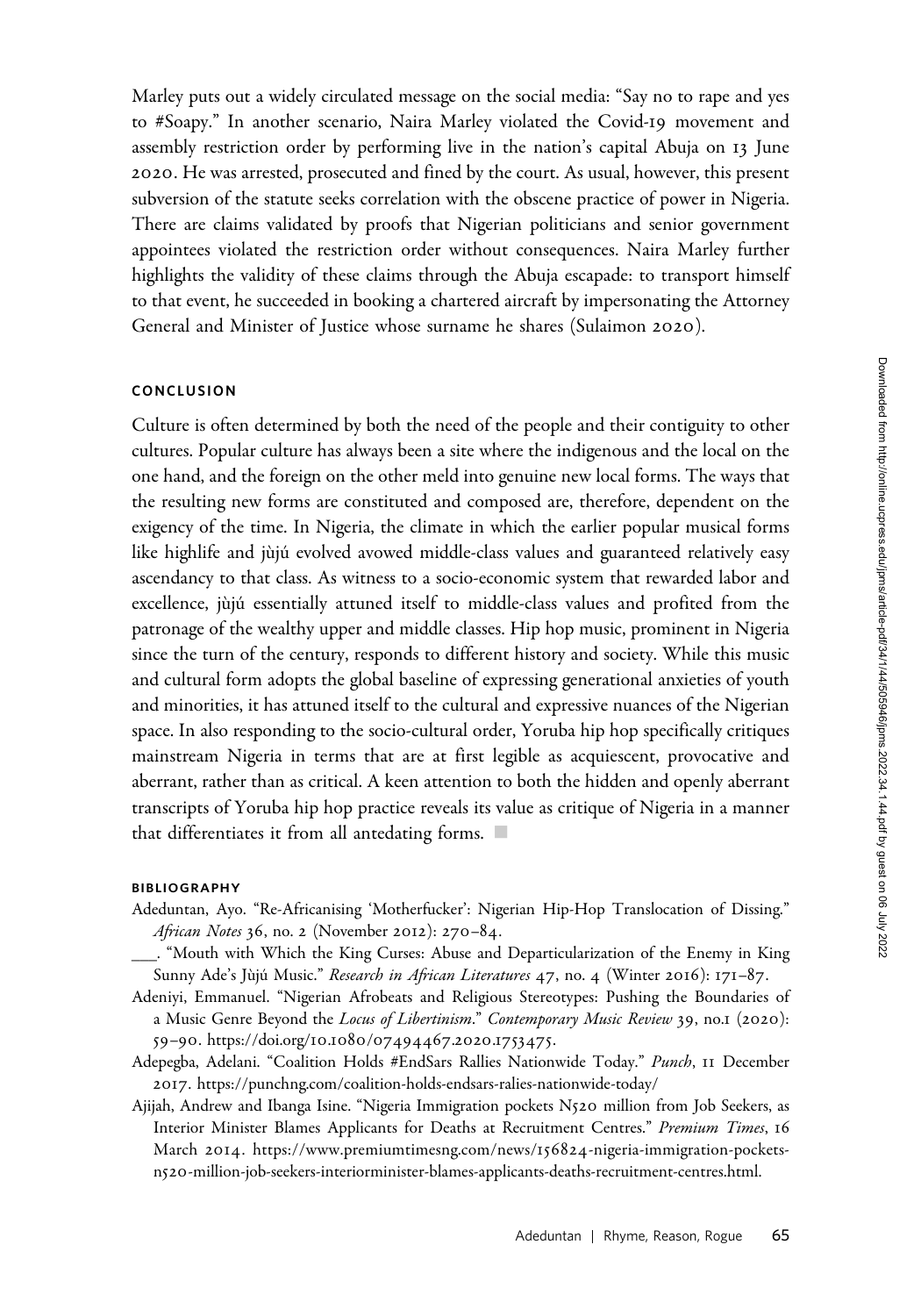- Akingbe, Niyi and Paul Ayodele Onanuga. "'Voicing Protest': Performing Crosscultural Revolt in Gambino's 'This is America' and Falz's 'This is Nigeria."" Contemporary Music Review 39, no.1 (2020): 1–31. [https://doi.org/](https://doi.org/10.1080/07494467.2020.1753473)10.1080/07494467.2020.1753473.
- Akinkuotu, Eniola. "Bullion Vans: I can Keep Money anywhere I Want, says Tinubu." Punch, 23 February 2019. [https://punchng.com/bullion-vans-i-can-keep-money-anywhere-i-want-says](https://punchng.com/bullion-vans-i-can-keep-money-anywhere-i-want-says-tinubu/)[tinubu/](https://punchng.com/bullion-vans-i-can-keep-money-anywhere-i-want-says-tinubu/)
- Alaja-Browne, Afolabi. "The Origin and Development of Jùjú Music." The Black Perspective in Music 17, no. 1&2 (1989): 55–72.
- Androutsopoulos, Jannis. "Language and the Three Spheres of Hip Hop. In Global Linguistic Flows: Hip Hop Cultures, Youth Identities and the Politics of Language. Edited by H. Samy Alim, Awad Ibrahim and Alastair Pennycook, 43–62. New York: Routledge, 2009.
- Anonymous. "Obj Blasts Eedris's 'Jaga jaga' Again." Daily Trust, 1 September 2012. [https://dailytrust.](https://dailytrust.com/obj-blasts-eedriss-jaga-jaga-again) [com/obj-blasts-eedriss-jaga-jaga-again.](https://dailytrust.com/obj-blasts-eedriss-jaga-jaga-again)
- Aworinde, Tobi. "Why we Arrested Naira Marley EFCC." Punch, 10 May 2019. [https://punchng.](https://punchng.com/why-we-arrested-naira-marley-efcc/) [com/why-we-arrested-naira-marley-efcc/](https://punchng.com/why-we-arrested-naira-marley-efcc/)
- Barber, Karin. "Preliminary Notes on Audiences in Africa." Africa 67, no. 3 (1997): 247–362.
- Charry, Eric S., ed. Hip Hop Africa: New African Music in a Globalizing World. Bloomington: Indiana University Press, 2012.
- Collins, John. "The Early History of West African Highlife Music." Popular Music 8, no. 3 (October 1989): 221–30.
- Egya, Sule E. Nation, Power and Dissidence in Third Generation Nigerian Poetry in English. Grahamstown: NISC, 2019.
- Emielu, Austin 'Maro. Nigerian Highlife Music. Lagos: CBAAC, 2013.
- Eze, Samson Uchenna. "Sexism and Power Play in the Nigerian Contemporary Hip Hop Culture: The Music of Wizkid." Contemporary Music Review 39, no.1 (2020): 1-19. [https://doi.org/](https://doi.org/10.1080/07494467.2020.1753479)10. 1080/[07494467](https://doi.org/10.1080/07494467.2020.1753479).2020.1753479.
- Fleetwood, Nicole R. "Hip-Hop Fashion, Masculine Anxiety, and the Discourse of Americana." In Black Cultural Traffic: Crossroads in Global Performance and Popular Culture. Edited by Harry J. Elam, Jr and Kennell Jackson, 326–45. Ann Arbor: University of Michigan Press, 2005.
- Lazarus, Suleman. "Birds of a Feather Flock Together: the Nigerian Cyber Fraudster (Yahoo Boys) and Hip Hop Artists." Criminology, Criminal Justice, Law and Society 18, no. 2 (2018): 63-80.
- Lazarus, Suleman and Geoffrey U. Okolorie. "The Bifurcation of the Nigerian Cybercriminals: Narratives of the Economic and Financial Crimes Commission (EFCC) Agents." Telematics and Informatics 40 (2019): 14–26. [https:doi.org/](https:doi.org/10.1016/j.tele.2019.04.009)10.1016/j.tele.2019.04.009.
- NAN [Nigerian News Agency]. "Nigeria's Unemployment to Reach 33.5% by 2020 FG." The Guardian, 2 May 2019, [https://guardian.ng/news/nigerias-unemployment-rate-to-reach-](https://guardian.ng/news/nigerias-unemployment-rate-to-reach-33-5-by-2020-fg/)33-5-by-[2020](https://guardian.ng/news/nigerias-unemployment-rate-to-reach-33-5-by-2020-fg/)-fg/
- Nwabufor, Fredrick. "Naira Marley Irritates the Hypocrisy in All of Us." Sahara Reporters, 8 August 2020, http://saharareporters.com/2020/08/08[/naira-marley-irritates-hypocrisy-all-us-fredrick](http://saharareporters.com/2020/08/08/naira-marley-irritates-hypocrisy-all-us-fredrick-nwabufo)[nwabufo](http://saharareporters.com/2020/08/08/naira-marley-irritates-hypocrisy-all-us-fredrick-nwabufo)
- Okafor, Richard. "Popular Music in Nigeria: Patronising Attitude of Benign Complacency?" British Journal of Music Education 15, no. 2 (July 1998): 181-89.
- Olaniyan, Tejumola. Arrest the Music: Fela and his Rebel Art and Politics. Bloomington and Indianapolis: Indiana University Press, 2004.
- Oloruntoba-Oju, Diekara. "State Power, Postmodernist Identities and Conflict in Contemporary Nigerian Popular Music." Journal of African Literature Association 13, no.1 (2019): 1–16. [https://](https://doi.org/10.1080/21674736.2019.1594954) doi.org/10.1080/[21674736](https://doi.org/10.1080/21674736.2019.1594954).2019.1594954.
- Olusegun-Joseph, Yomi. "Singing the Body: Postmodern Orality and the Female Body in the Nigerian Hip Hop Nation." Contemporary Music Review 39, no.1 (2020): 117-36. [https://doi.org/](https://doi.org/10.1080/07494467.2020.1753477)10. 1080/[07494467](https://doi.org/10.1080/07494467.2020.1753477).2020.1753477.